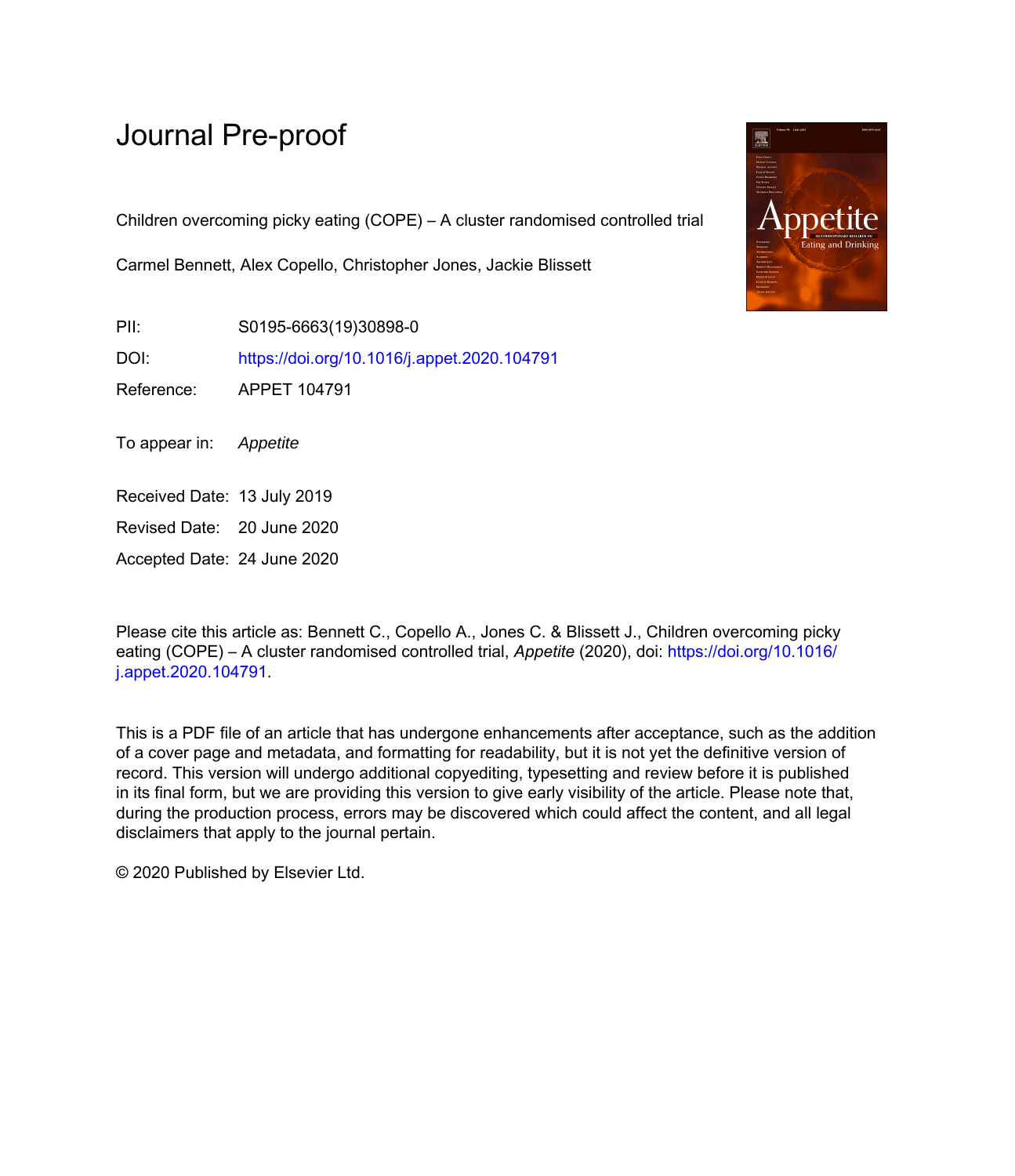### **Abstract**

**Objectives:** Food neophobia limits dietary variety in children and adults. Interventions to alleviate the impact of neophobia on children's dietary variety have had varying success. The potential effectiveness of mindfulness, a process of bringing awareness to the present moment, has received little attention. This trial aimed to explore the effectiveness of two mindfulness exercises on novel food acceptance for children.

**Methods:** A cluster-randomised controlled trial with three trial arms compared the impact of two mindfulness exercises (mindful breathing and mindful raisin-eating) and a non-mindful control task on anticipated liking and intake of a novel fruit. Seventyone children aged 10 to 12 years engaged in one of the three tasks at school over five days and were offered a novel fruit at the end of the intervention. Children selfreported mindfulness, food neophobia and anxiety at baseline and follow-up.

**Results:** Two mixed-effects models showed that, controlling for school effects and covariates (including mindfulness, food neophobia and anxiety), children in the mindful raisin-eating arm reported greater anticipated liking of a novel fruit and children in both mindfulness arms consumed greater amounts of a novel fruit than children in the control arm. Mixed-design ANOVAs indicated that mindfulness, food neophobia and anxiety did not change over time in each trial arm.

**Conclusions:** The results provide promising evidence for the potential effectiveness of mindfulness interventions in encouraging children to try new foods. The mechanisms underlying effectiveness remain unclear and further research, exploring long-term effects and the possibility to generalise these findings to other food groups such as vegetables, is needed.

Keywords: Mindfulness, Food Neophobia, Food Intake, Eating Behaviour.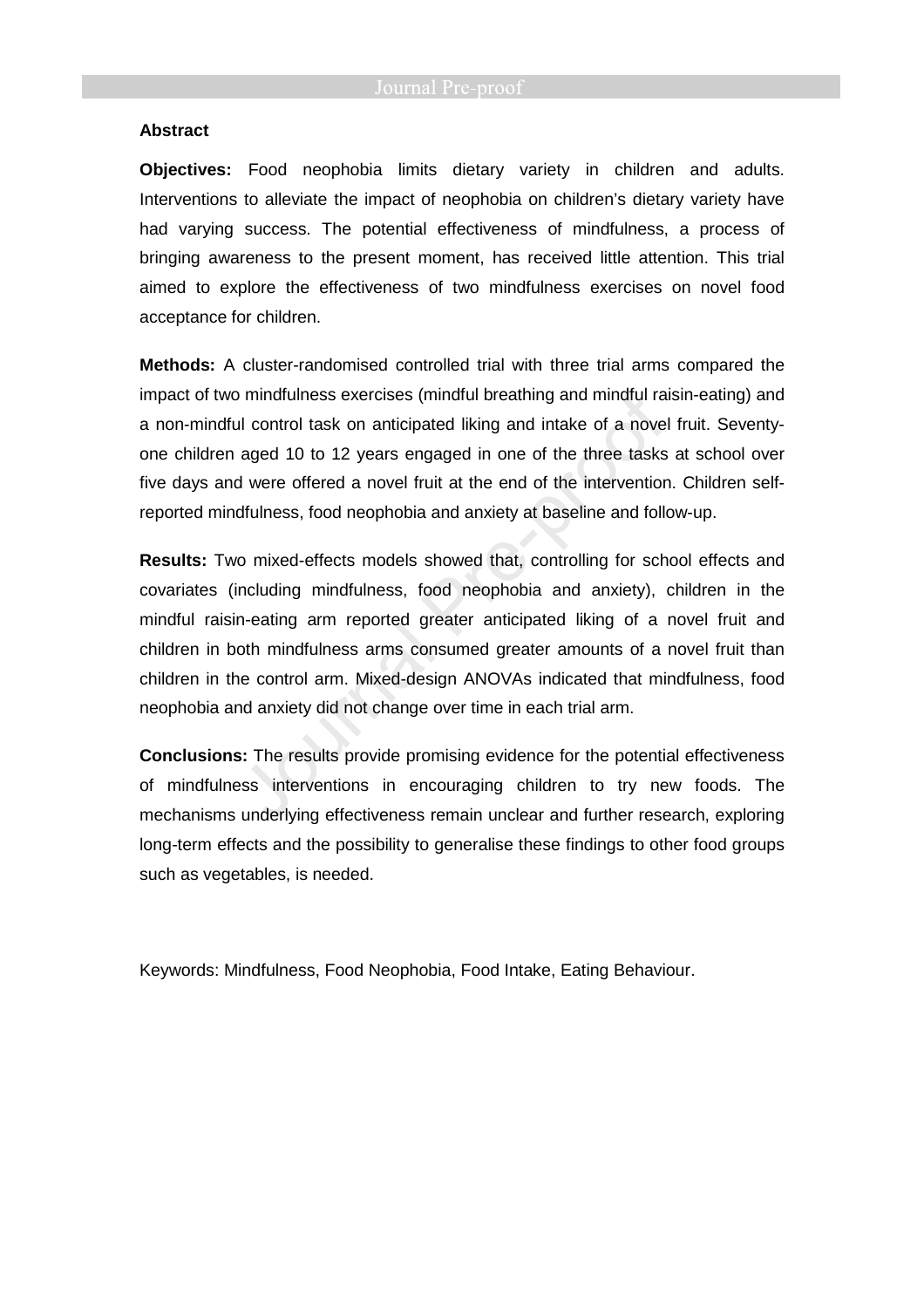# **CHILDREN OVERCOMING PICKY EATING (COPE) – A CLUSTER RANDOMISED CONTROLLED TRIAL**

Carmel Bennett, Ph.D.\*, Alex Copello, PhD^ \*, Christopher Jones, DClinPsy^, Jackie Blissett, Ph.D.§

\*Birmingham and Solihull Mental Health NHS Foundation Trust, UK.

§ Department of Psychology, School of Life and Health Sciences, Aston University,

UK.

^ School of Psychology, University of Birmingham, UK.

\*Corresponding author: Carmel Bennett, Email carmelbennett@nhs.net, Telephone: 0121 572 3148

**Declarations of interest** None

# **Acknowledgements**

The authors would like to thank all the parents and children for participating in this research.

# **Funding**

This research did not receive any specific grant from funding agencies in the public, commercial, or not-for-profit sectors.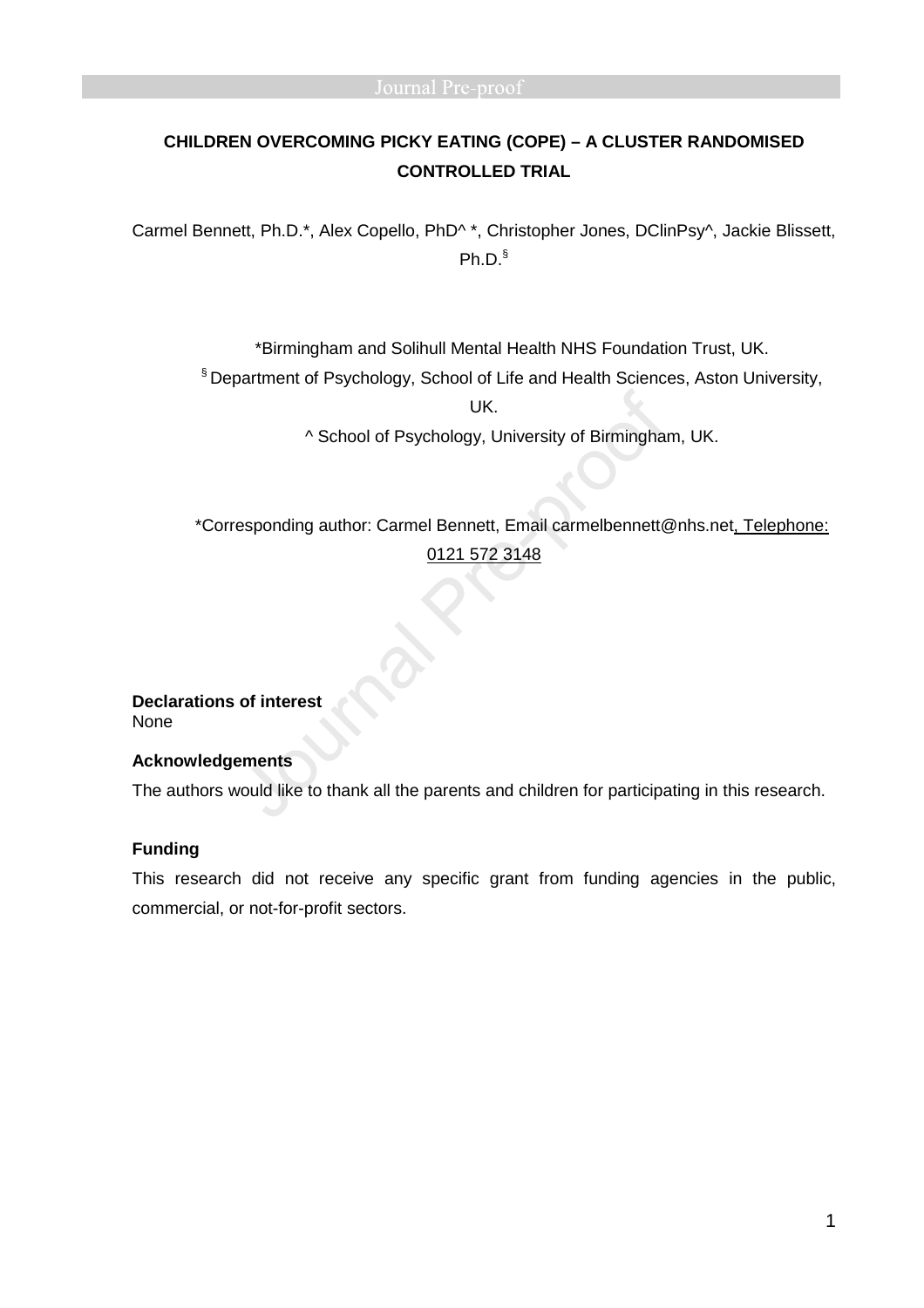A balanced and varied diet is crucial for the optimal health and development of children and positively impacts on health outcomes of humans across the lifespan (World Health Organisation, 2003). The foundations for a healthy and varied diet are laid down in childhood (Nicklaus, Boggio, Chabanet, & Issanchou, 2005; Skinner Carruth, Bounds, & Ziegler, 2002; Skinner, Carruth, Bounds, Ziegler, & Reidy, 2002). Reflecting this, research has indicated that the introduction of healthy foods into children's diets from an early age is crucial (Cashdan, 1994; Harris, 1993). Research has also indicated that parents often find it difficult to introduce healthy foods, such as fruit and vegetables, into their children's diets successfully. A report by Public Health England (2014) has indicated that only 7% of girls and 10% of boys consume the recommended five or more portions of fruit and vegetables a day.

Food neophobia has been defined as the rejection of novel, unfamiliar foods prior to tasting (Dovey, Staples, Gibson, & Halford, 2008). It involves the rejection of novel foods on the basis of primarily visual properties such as colour and is associated with the same physiological responses as fear (Adessi, Galloway, Visalberghi, & Birch, 2005; Maratos & Staples, 2015; Raudenbusch & Capiola, 2012). Food neophobia has also been linked with increased anxiety and disgust reactions towards novel foods (Galloway, Lee, & Birch, 2003; Nordin, Broman, Garvill, & Nyroos, 2004; Raudenbusch & Capiola, 2012; Tuorila, Lähteenmäki, Pohjalainen, & Lotti, 2001). It is thought that these physiological and emotional responses to novel foods influence the rejection of these foods (Brown & Harris, 2012a, 2012b). Food neophobia is thought to be an evolutionary adaptive mechanism, limiting a child's risk of accidental poisoning at a time of increasing independence from caregivers (Pliner & Hobden, 1992; Pliner, Pelchat, & Grabski, 1993).

Cross-sectional research has indicated that food neophobia varies with age, emerging gradually from weaning, reaching its peak when children are aged two to six years (Cashdan, 1994; Cooke, Wardle, & Gibson, 2003). Cross-sectional and longitudinal research indicates that from age six, food neophobia gradually reduces, reaching more stable levels in adolescence (McFarlane & Pliner, 1997; Nicklaus, Boggio, Chabanet, & Issanchou, 2005; Pliner & Hobden, 1992). The limited number of longitudinal studies makes it difficult to draw firm conclusions about approaches for intervention. Nevertheless, evidence suggests that effective interventions targeting food neophobia in children before they reach adolescence may be most beneficial for improving dietary variety in adolescence and adulthood.

Research has also suggested that individuals with high levels of food neophobia might compensate for their limited intake of healthy foods by eating larger amounts of less healthy foods (MacNicol, Murray, & Austin, 2003; Siegrist, Hartmann, & Keller, 2013). Food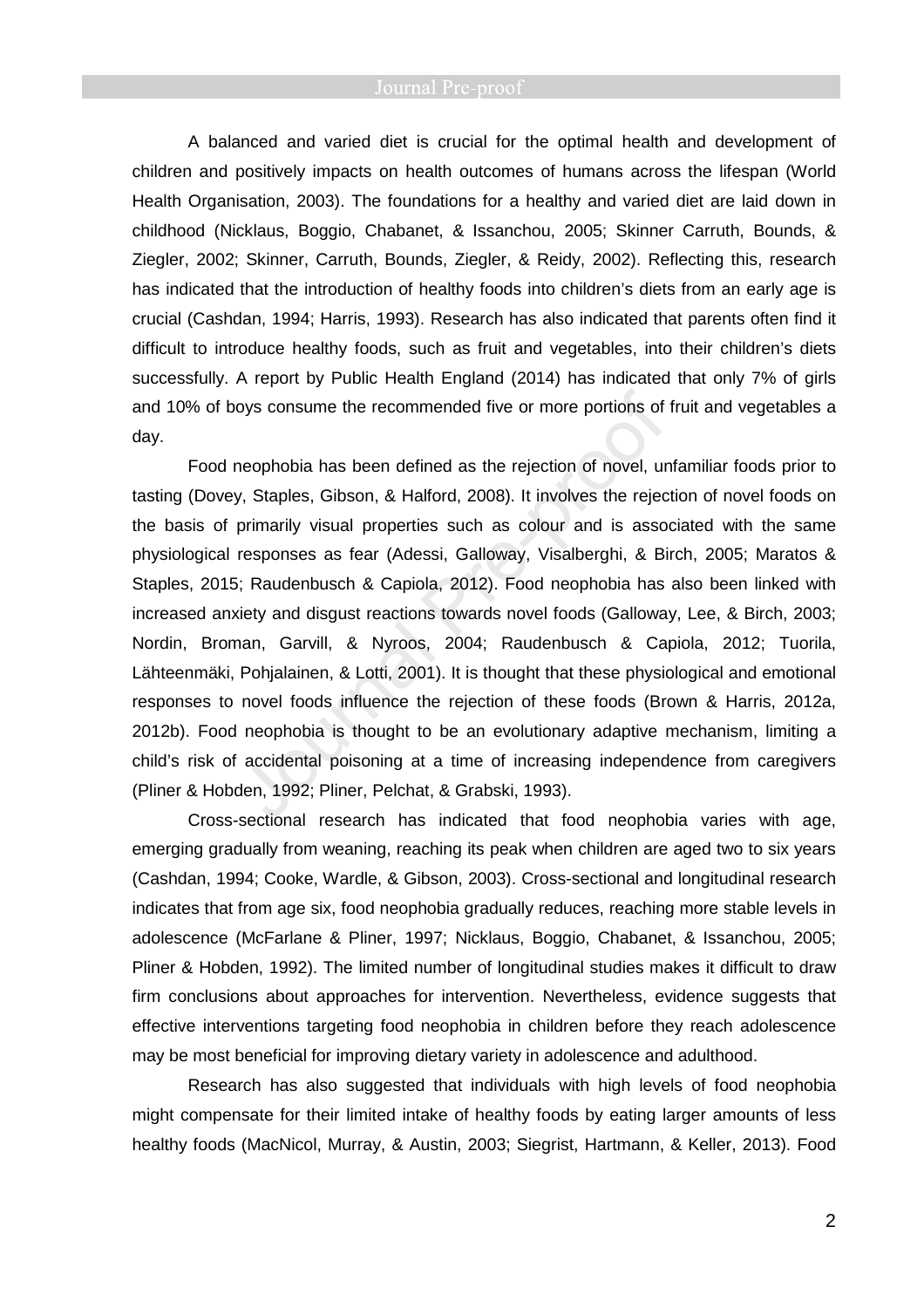neophobia is hence linked with children's and adults' willingness to try new foods, their food choices and limited dietary variety (Jaeger, Rasmussen, & Prescott, 2017; Lafraire, Rioux, Giboreau, & Picard, 2016). This makes it difficult for individuals with high levels of neophobia to achieve a balanced diet consisting of recommended amounts of fruit and vegetables, proteins, fibres, mono- and polyunsaturated fats, minerals and vitamins; these are particularly important for the healthy development of children (Capiola & Raudenbusch, 2012; Falciglia, Couch, Gribble, Pabst, & Frank, 2000).

A number of interventions have been used to target food neophobia. Sensory education involves teaching children about the use of all five sense when interacting with familiar and unfamiliar foods (Mustonen & Tuorila, 2010). Exposure involves repeatedly presenting a novel food to increase familiarity (Nederkoorn, Theißen, Tummers, & Roefs, 2018), while modelling involves trusted others interacting with and consuming a novel food, demonstrating safety (Hendy & Raudenbusch, 2000). Furthermore prompting involves encouraging novel food consumption by promoting physical interaction with it, e.g. moving it closer to the child on the plate during a mealtime or placing it into the child's hand (Blissett, Bennett, Fogel, Harris, & Higgs, 2016). These approaches have all shown some effectiveness in improving children's willingness to try new foods. Nevertheless, the effectiveness of these interventions is often limited by individual differences in food approach and avoidance behaviours and by difficulties in encouraging children to experience and tolerate sensory properties of new foods (Blissett et al., 2016; Nederkoorn et al., 2018). Exploring further approaches for intervention that can help to alleviate some of these difficulties is hence necessary.

Mindfulness-based approaches have received limited attention, despite being potentially useful in moderating the impact of food neophobia on food acceptance and dietary variety in children. Mindfulness has been defined as moment-by-moment, non-judgmental, open awareness (Kabat-Zinn, 2005; Williams & Penman, 2011). It is increasingly being used in Western therapeutic approaches and has been found to be effective in improving outcomes in relation to a number of physical and mental health difficulties, improving emotion regulation, well-being and resilience (Emery, 2013; Roemer, Williston, & Rollins, 2015). Research has shown that brief mindfulness interventions delivered in a school setting can have a positive impact on young people's anxiety levels, especially, those whose anxiety levels are considered to be elevated, as well as self-reported calmness (Etherington & Costello, 2019; Nadler, Cordy, Stengel, Segal, & Hayden, 2017). Research has also begun to explore the potential benefits of mindfulness on obesity and weight loss (Olson & Emery, 2015) and problematic eating behaviours such as emotional eating, Bulimia Nervosa and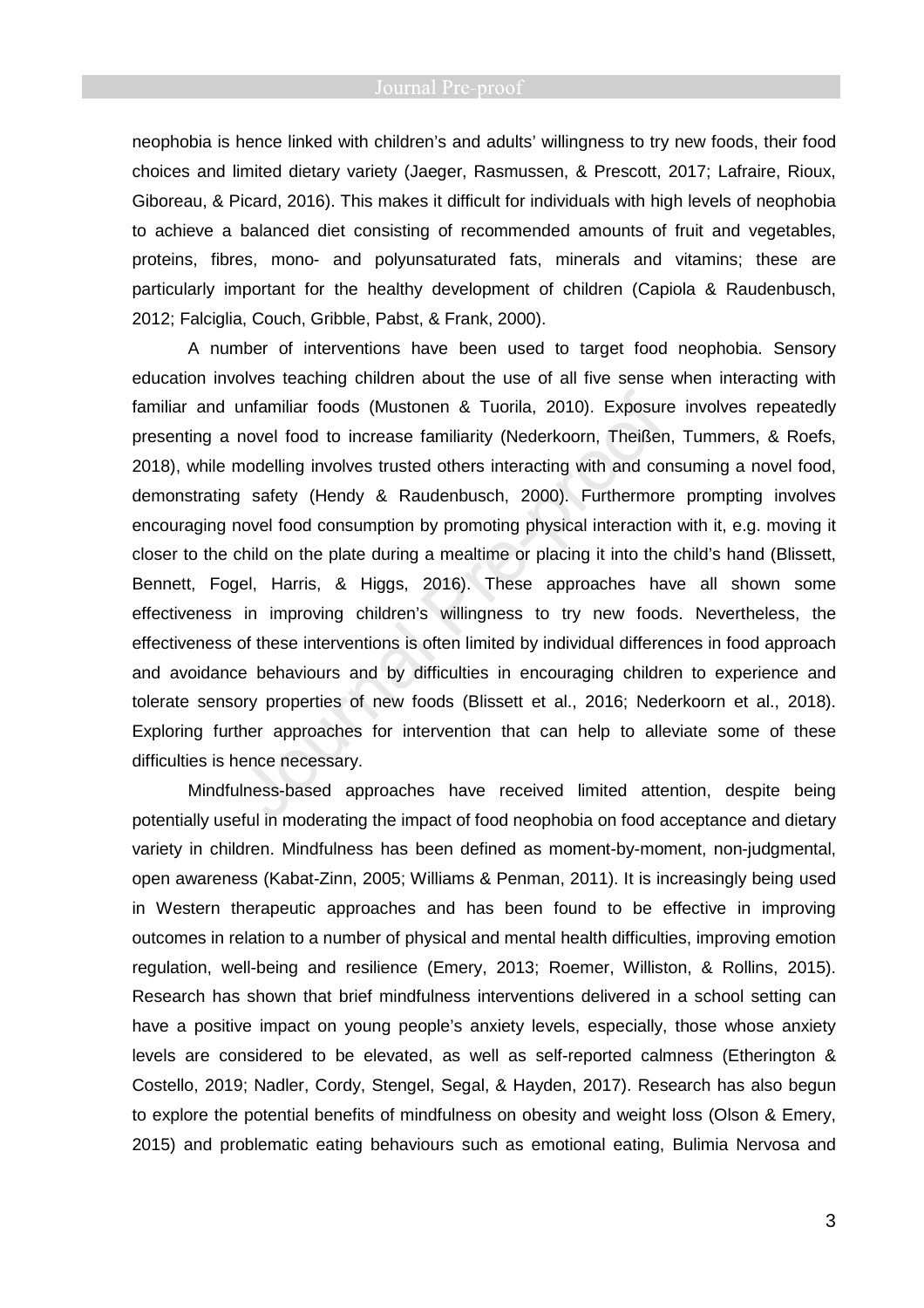Binge Eating Disorder (Godfrey, Gallo, & Afari, 2015; Katterman, Kleinman, Hood, Nackers, & Corsica, 2014). More recently, researchers have started to explore potential benefits of mindfulness interventions, such as mindful eating, breathing and movement, to increase the acceptance of novel and disliked foods in adults (Hong, Lishner, & Han, 2014; Hong, Lishner, Han, & Huss, 2011) and children (Hong, Hanson, Lishner, Kelso, & Steinert, 2018; Kennedy, Whiting, & Dixon, 2014). Results of these studies suggest that interventions with mindfulness components can have a positive impact on dietary variety, reducing the reluctance to try a new food. Nonetheless, mindfulness has not been shown to be more effective than exposure in affecting liking (Hong et al., 2018). Furthermore, a number of confounding variables are present in these studies, such as repeated exposure to the target foods, peer-effects and modelling by a teacher, which limit the conclusions that can be drawn regarding the specific role of mindfulness per se in these interventions.

Therefore, this trial aimed to explore the effectiveness of two mindfulness exercises (mindful breathing, non-food related mindfulness exercise and mindful raisin-eating, a foodrelated mindfulness exercise) on two key outcome variables, namely novel food intake and anticipated food liking, in school children aged 10 to 12 years. It was predicted that children who engaged in a food-related mindfulness exercise (over a five-day period) would express significantly higher levels of anticipated liking for a novel fruit and would consume a greater amount of it when compared to children who engaged in a non-food related mindfulness exercise (over a five-day period). In turn, children who engaged in a non-food related mindfulness exercise would show significantly higher levels of anticipated liking for a novel fruit and would consume a greater amount of it compared to children who engaged in a nonmindful control task.

The secondary aim of the study was to explore changes from baseline to follow-up in measured levels of mindfulness, food neophobia and anxiety, to explore the potential mechanism of action of the intervention. Two specific hypotheses were tested in these secondary analyses. Firstly, it was predicted that all children who engaged in mindfulness exercises (food and non-food related) would increase in levels of mindfulness and decrease in levels of anxiety from baseline to follow-up. Secondly, it was predicted that children who engaged in a food-related mindfulness exercise (over a five-day period) would show greater reductions in food neophobia when compared to children who engaged in a non-food related mindfulness exercise (over a five-day period). In turn, children who engaged in a non-food related mindfulness exercise would show greater reductions in food neophobia when compared to children who engaged in a non-mindful control task.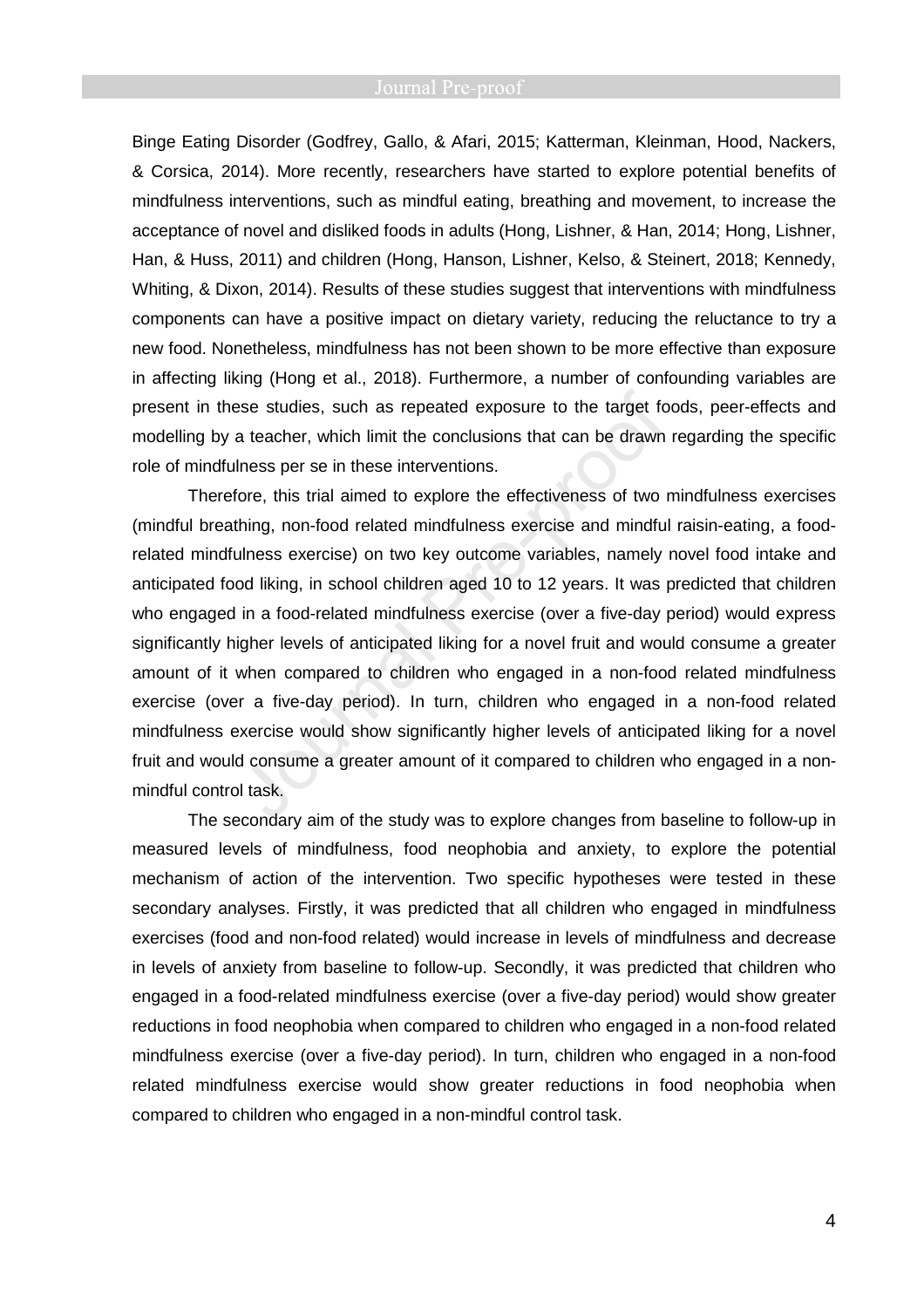## **Method**

### Design

A cluster-randomised controlled trial with three arms was conducted to evaluate the effectiveness of mindfulness on the main outcomes anticipated liking and novel fruit intake. Classrooms (clusters) were randomly allocated to one of three trial arms. Participants in arm one engaged in a non-mindful active comparison task (control arm), those in arm two engaged in a mindful breathing exercise, and those in arm three engaged in a mindful raisineating exercise.

### Setting

Participants were recruited from two mainstream primary schools in and around Birmingham (UK) between November 2016 and December 2017; schools received a £50 Amazon voucher for their participation.

## **Participants**

Overall, 71 children in nine classrooms aged 10-12 years, who were able to complete a number of self-report questionnaires in English, participated in this trial (see Table 1 for sample characteristics). Children with food allergies and those with close family members known to have food allergies were excluded from food testing. Parents and children provided written consent for participation. Children received stickers for their participation. Due to illness-related absences, two children completed the baseline but not the post-intervention measures, while one child completed the post-intervention but not baseline measures; 68 (95.77%) children engaged in five days of the intervention, while three children engaged in four days of the intervention.

# Randomisation and Interventions

Classrooms were randomly allocated to one of three trial arms using a random number generator (https://www.randomizer.org).

Control (Educational Colouring Book). Children in classrooms allocated to this trial arm completed a 10-page book containing food-facts, food-quiz questions and fruit/vegetable shapes to be coloured in. The book was handed out by teachers for five minutes on each of the five days; children completed two pages each day.

Mindful Breathing. Children in classrooms allocated to this trial arm listened to an mp3 recording of a guided mindful breathing exercise lasting 5 minutes. This exercise guides listeners to focus on the breath, sensations and movements associated with it and how to approach thoughts in an open and non-judgemental way, while re-focusing on the breath.

Mindful Raisin-Eating. Children in classrooms allocated to this trial arm listened to an mp3 recording of a guided mindful raisin-eating exercise lasting 5 minutes. This exercise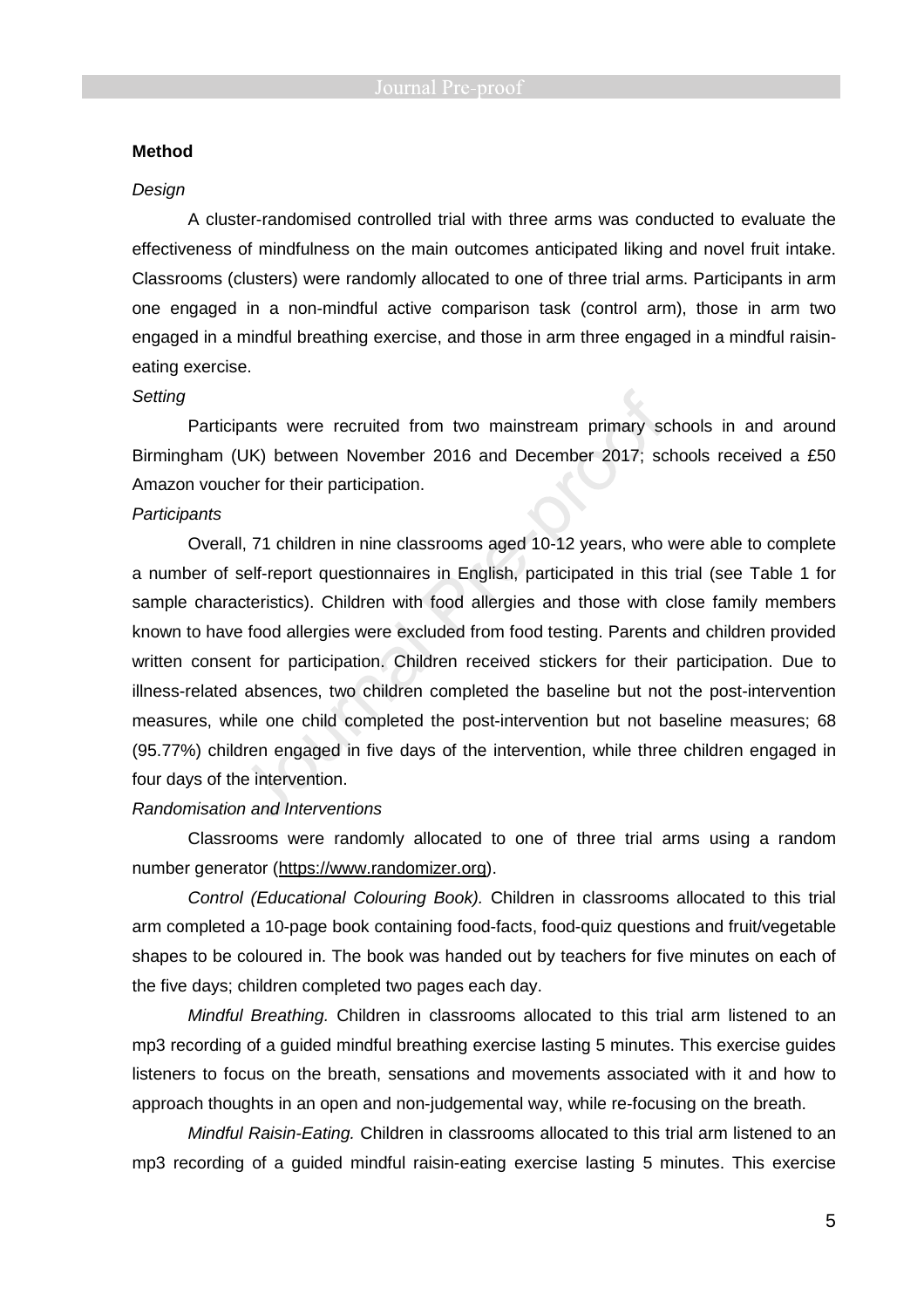guides listeners to approach a raisin in a curious and open-minded way. It encourages the exploration of the raisin using all senses (sight, touch, smell, hearing, taste) sequentially, while guiding the listener to acknowledge and let go of thoughts and judgements, re-focusing attention on the raisin.

Mindfulness-exercises were played through the classroom's audio system ensuring the consistency of delivery and fidelity to the intervention.

### Primary Outcome Measures

Anticipated Liking. The anticipated liking of a novel fruit, presented in a clear plastic container (5cm diameter), was explored using a 5-point hedonic liking scale ranging from 1 (Disgusting) to 5 (Delicious). This scale has been validated for children aged 10 to 12 years (Bennett, 2015).

Novel Fruit Intake. The novel fruit was weighed before and after children interacted with it. The amount consumed (g) was recorded and percentage consumed calculated to account for differences in density between novel fruits. Percentage consumed will be referred to as novel fruit intake.

# Demographic and Screening Measures

Parents completed a food allergy screening questionnaire and a brief demographic questionnaire, as part of the consent procedure.

# Novel Fruit Selection

Parents indicated whether their child had/had not eaten the suggested novel fruits (dried apricots, fresh fig, Sharon fruit, dragon fruit, physalis or fresh/canned lychee) used in this study; a novel fruit was selected for each individual child on the basis of this information. Twenty children were offered dried apricot, 22 were offered physalis and 20 were offered lychee. One child had previously tried all the suggested foods and was offered papaya based on parent recommendations. Six children were not offered a novel fruit due to conflicting information about the presence of food allergies in family members in the consent and screening forms.

### Secondary Measures

Children completed a range of self-report measures at baseline and follow-up to explore group differences and changes in factors that might drive changes in primary outcome measures.

Mindfulness was measured using the Child and Adolescent Mindfulness Measure (CAMM; Greco, Baer, & Smith, 2011). This 10-item measure explores mindfulness skills and has been validated for the measurement of the mindfulness trait in children aged 10 to 17 years. Items are scored on a 5-point Likert scale ranging from 0 (Never True) to 4 (Always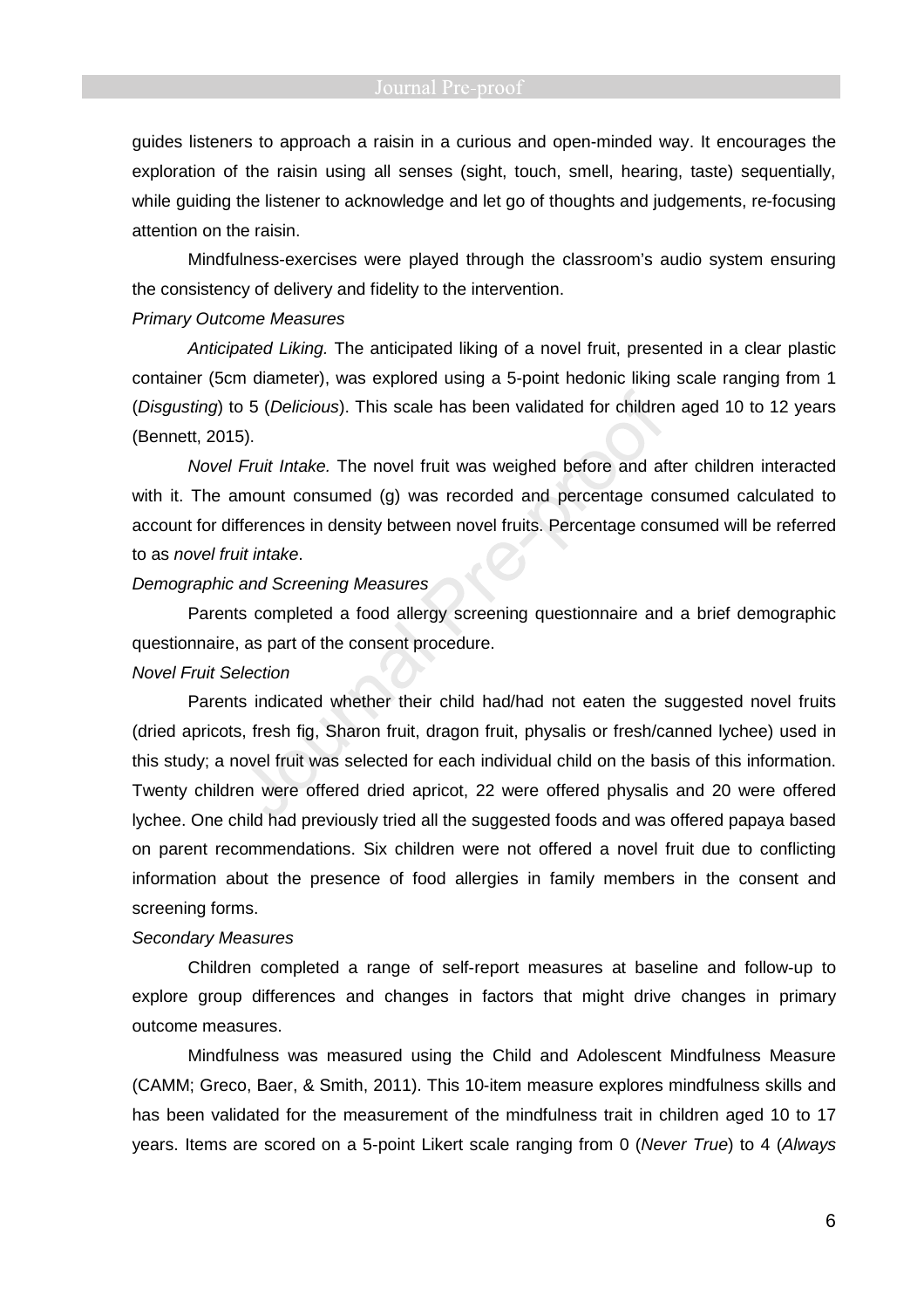True) and summed, with higher scores indicating better mindfulness skills. The scale is reliable and has good internal consistency (Kuby, McLean, & Allen, 2015), with current Cronbach's alphas at baseline and follow-up reaching .69 and .84, respectively.

Food neophobia was measured using the Food Situations Questionnaire (FSQ; Loewen & Pliner, 2000). This 10-item measure allowed children to express how they would feel about eating a new food in 10 hypothetical scenarios. Items are scored on a 5-point Likert scale ranging from 1 (Very Sad) to 5 (Very Happy). Items are summed, ranging from 10 to 50 with higher scores indicating lower neophobia/greater willingness to try. The measure has been validated for use with 7-12-year-olds and has good internal consistency (Damsbo-Svendsen et al., 2017), with current Cronbach's alphas at baseline and follow-up reaching .86 and .89, respectively.

Anxiety was measured using the Spence Children's Anxiety Scale (SCAS; Spence, 1998). The scale consists of 44 items (six filler items), measuring six aspects of anxiety (Separation Anxiety, Social Phobia, Obsessive Compulsive Disorder, Panic/Agoraphobia, Physical Injury and Generalised Anxiety Disorder). Items (e.g. I would feel afraid of being on my own at home.) are measured on a 4-point Likert scale ranging from 0 (Never) to 3 (Always). A total score ranging from 0 to 114, with higher scores indicating greater anxiety symptoms, was calculated by adding the 38 anxiety items and the total score was used in analyses throughout. The scale has been validated for use with children as young as 8 years. It has good internal consistency and acceptable test-retest reliability (Spence, 1998), with current Cronbach's alphas at baseline and follow-up reaching .9.

Hunger. Hunger was measured using the Teddy Picture Rating Scale (PRS; Bennett & Blissett, 2014). This scale consists of five bear silhouettes with varying amounts of food in their stomachs and accompanying vignettes describing hunger and satiety states ranging from 1 (Very Hungry) to 5 (Very Full). The Teddy PRS has been validated for use with children as young as 5 years and has been found to reflect hunger and satiety states reliably (Bennett & Blissett, 2014).

# Procedure

The trial was conducted at school over the course of five days. Schools participated consecutively (School 1, 2, 1). On day one of the study, the researcher visited the school during the morning. Children in classrooms in each trial arm carried out a number of activities consecutively. The intervention and control task were led by classroom teachers independently over the next four days. The researcher returned on day five to repeat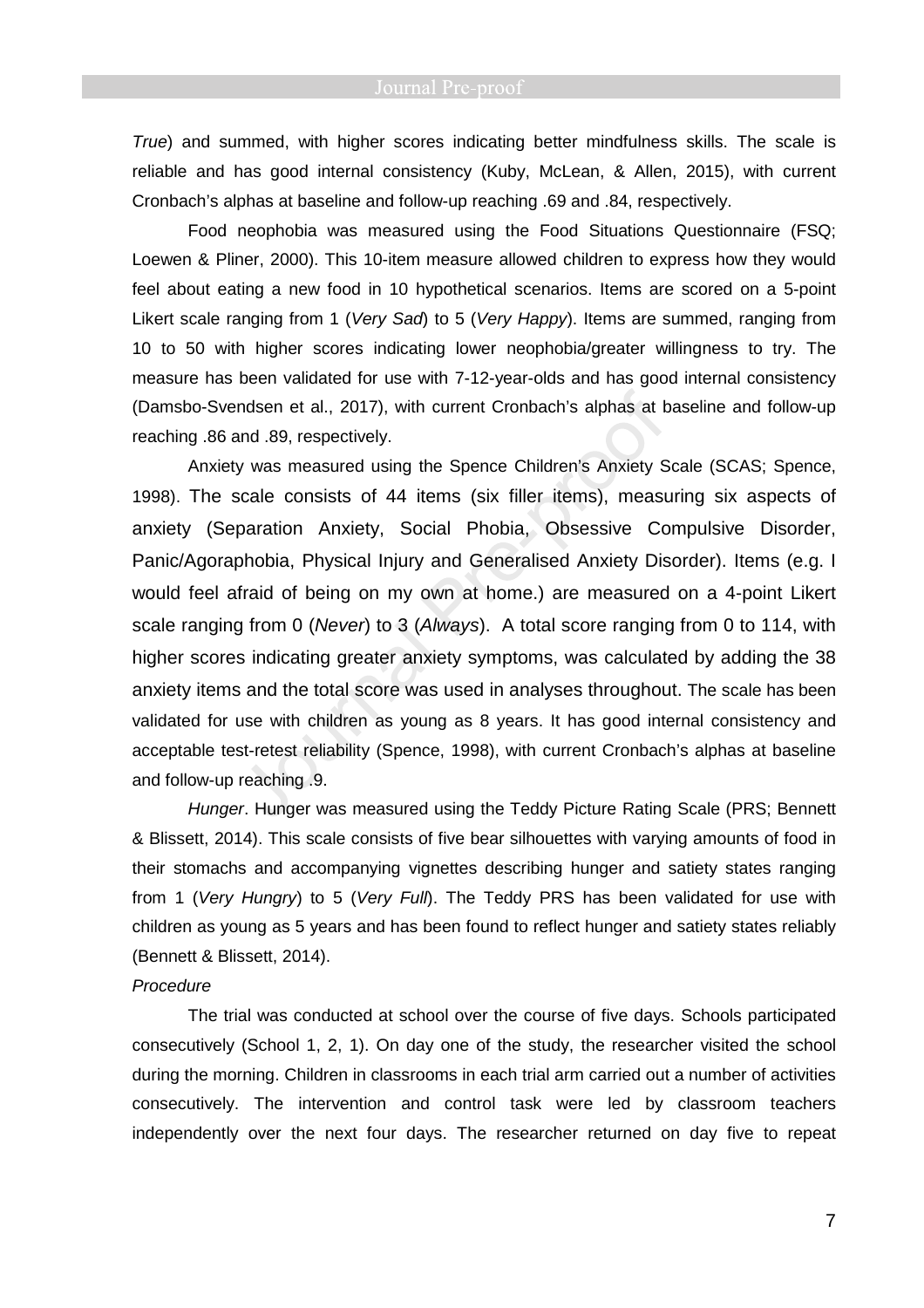questionnaire measures and offer children a novel fruit (see Figure 1 for details). The Ethical Review Committee of the University of Birmingham approved this study (**ERN\_16-1234A**).

Journal Prezencor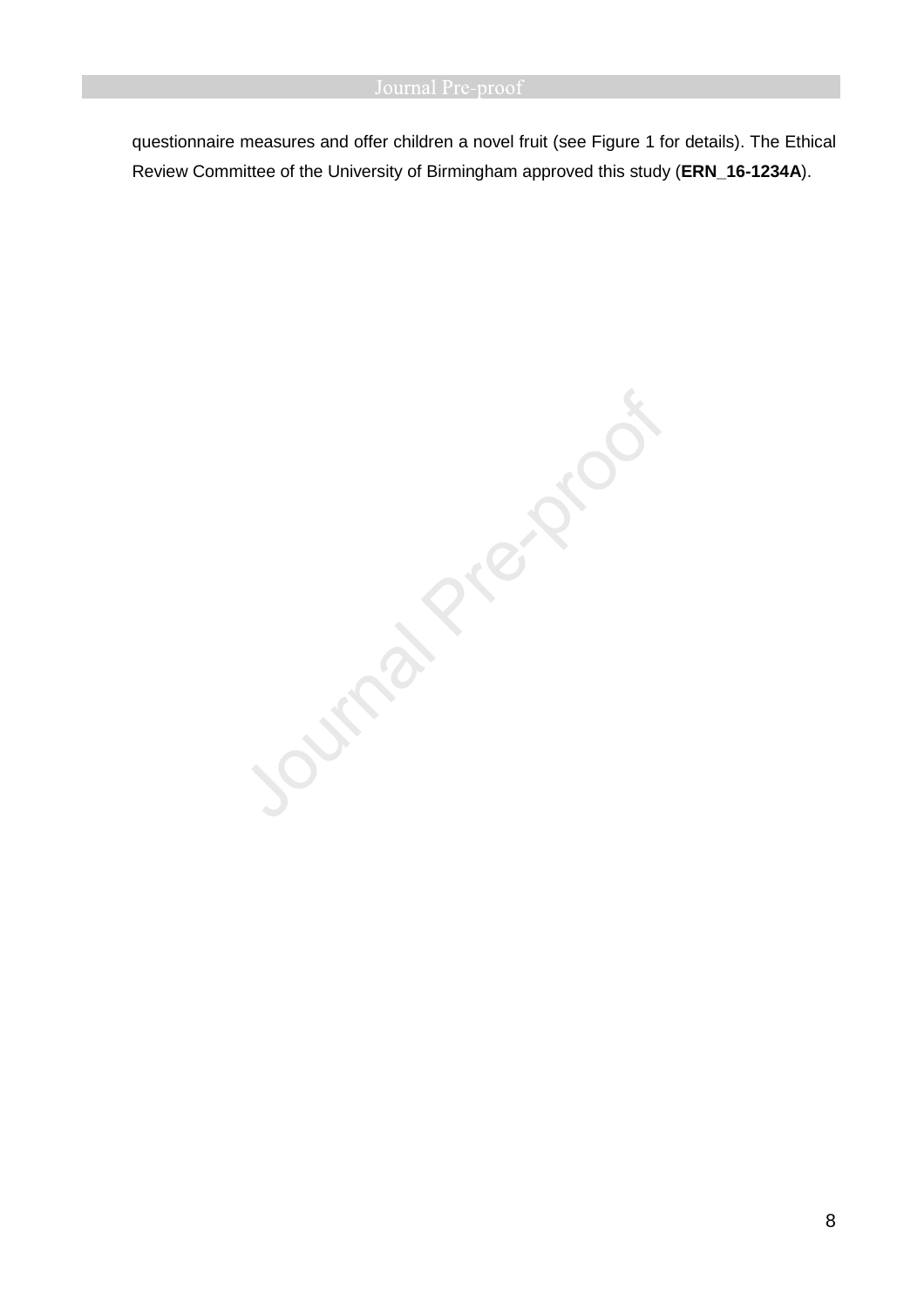

Figure 1. Overview and detailed description of the trial procedures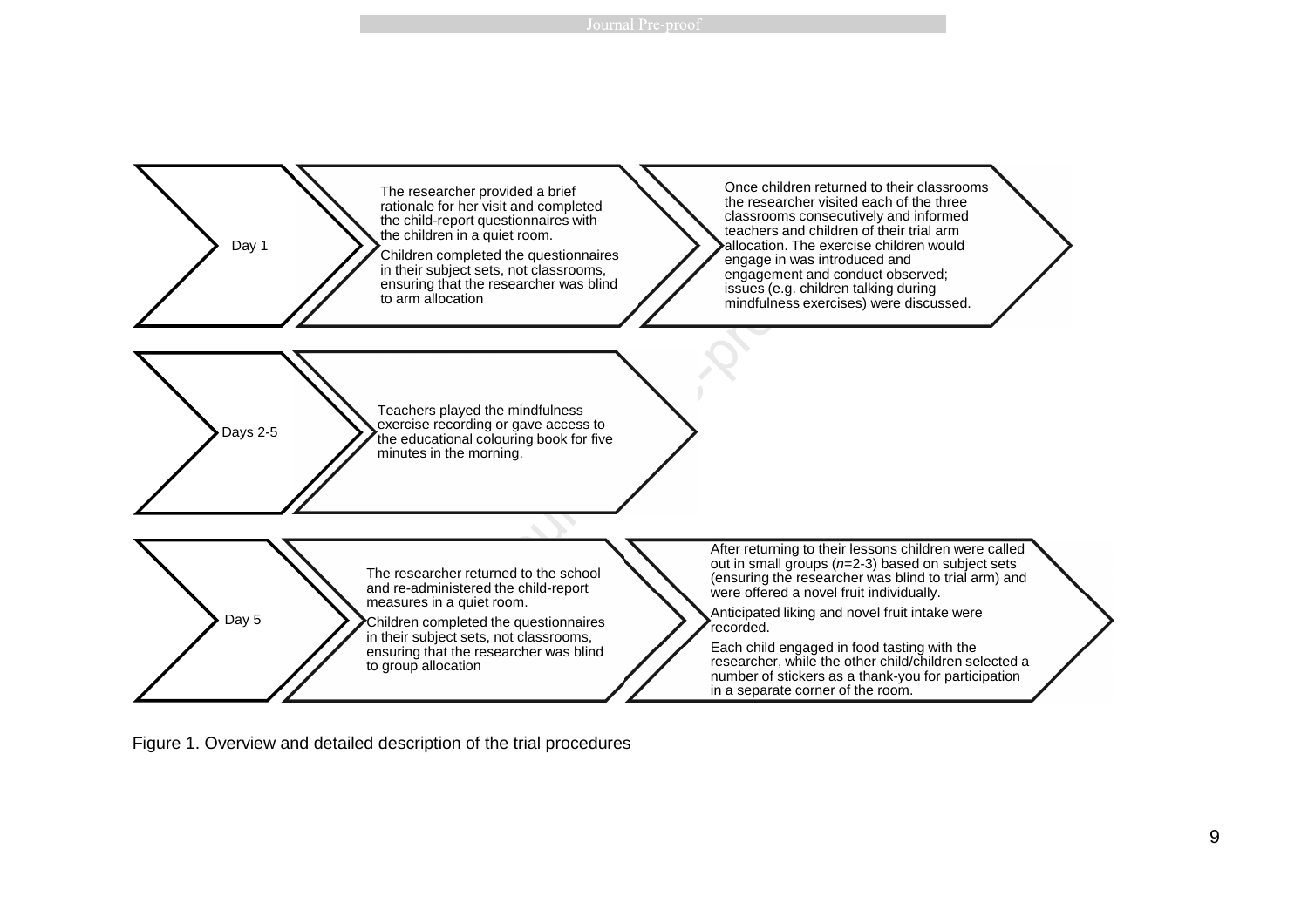### Data Analysis Plan

Visual data inspection indicated that the majority of variables were normally distributed; parametric tests ( $p$ -value of 0.05 for statistical significance) were used throughout. SPSS version 20 statistical software was used to analyse the data.

Preliminary analyses. Demographic characteristics and baseline differences in mindfulness, food neophobia and anxiety between trial arms were explored using one-way ANOVAs and  $\chi^2$  analyses. The impact of covariates, on the primary and secondary outcome measures was explored using Pearson's correlations and one-way ANOVAs. Furthermore, the impact of the type of novel fruit offered on the primary outcome measures was explored using one-way ANOVAs.

Analysis of primary outcome measures. Two linear mixed effects models (random intercepts models) were calculated to examine differences in anticipated liking and novel fruit intake by trial arm, while controlling for the effects of school context, baseline mindfulness, food neophobia and anxiety. All models were calculated step-by-step and fitted using robust estimation parameters (restricted maximum likelihood) as these produce unbiased estimates of variance and covariance parameters while fitting linear mixed effects models (Bates, Mächler, Bolker, & Walker, 2015).

Initially, school was entered as a Random Effects Term (modelled by intercept). This acknowledged the hierarchical structure of the data and allowed modelling the random effect of school on anticipated liking and novel fruit intake (Model 1). Secondly, fixed effects terms for baseline levels of mindfulness, food neophobia and anxiety were added to the model containing random effects for school to control for the effect of these covariates on anticipated liking and novel fruit intake. It was also explored whether controlling for them improved the model's goodness of fit (Model 2). Finally, trial arm was added as an explanatory variable to evaluate whether trial arm significantly impacted on anticipated liking and novel fruit intake. It was also explored whether this improved the model's goodness of fit (Model 3). Post-hoc analyses (Bonferroni correction) explored differences in liking and novel fruit intake between the three trial arms.

The goodness of fit of the three models was explored by comparing Schwarz's Bayesian Criterion (BIC), a criterion that is lower when the likelihood is higher (-2 log likelihood) and includes a correction for the number of parameters, as the models were calculated (Field, 2013). To compare models, the BIC of the new model was subtracted from the BIC of the old model. A change in 10 points or more suggests a significantly improved fit (Raftery, 1995). Smaller values indicate improved goodness of fit.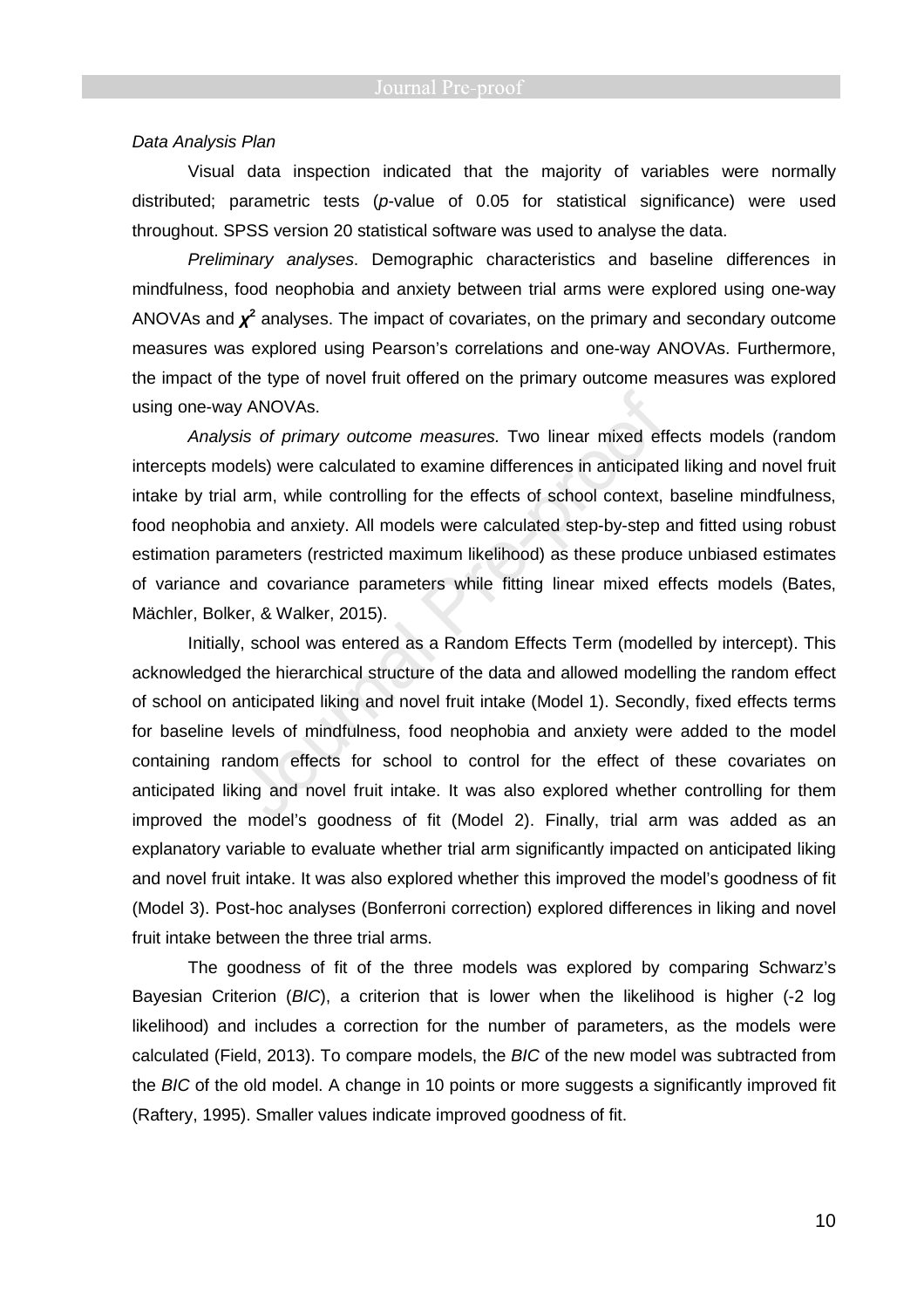Exploratory analyses of secondary measures. To explore whether changes in mindfulness, food neophobia and anxiety from baseline to follow-up in the three trial arms could explain differences in anticipated liking and intake between arms, three mixed-design ANOVAs were carried out.

# **Results**

## Preliminary Analyses

Demographic Characteristics. Table 1 shows the sample's demographic characteristics. Three classrooms each were randomised to the Control arm (23 children), the Mindful breathing arm (23 children) and the Mindful raisin-eating arm (25 children). Preliminary analyses indicated that the trial arms did not differ in child age,  $(H2, 70) = .04$ ,  $p=0.96$ ), annual household income, ( $F(72, 56]=0.93$ ,  $p=0.4$ ), parent education ( $F(72, 58)=1.8$ , p=.17), gender composition ( *χ* **2** [2, N=71]=.43, p=.81) or ethnicity. (*χ* **2** [5, N=66]=16.43,  $p=.09$ ).

Baseline differences in secondary measures. One-way ANOVAs indicated that there were significant baseline differences in mindfulness and food neophobia between trial arms; children in the control arm were less mindful and more neophobic than children in the mindfulness arms; children in the mindfulness arms did not differ in mindfulness or neophobia. There were no baseline differences in anxiety between trial arms (Table 2).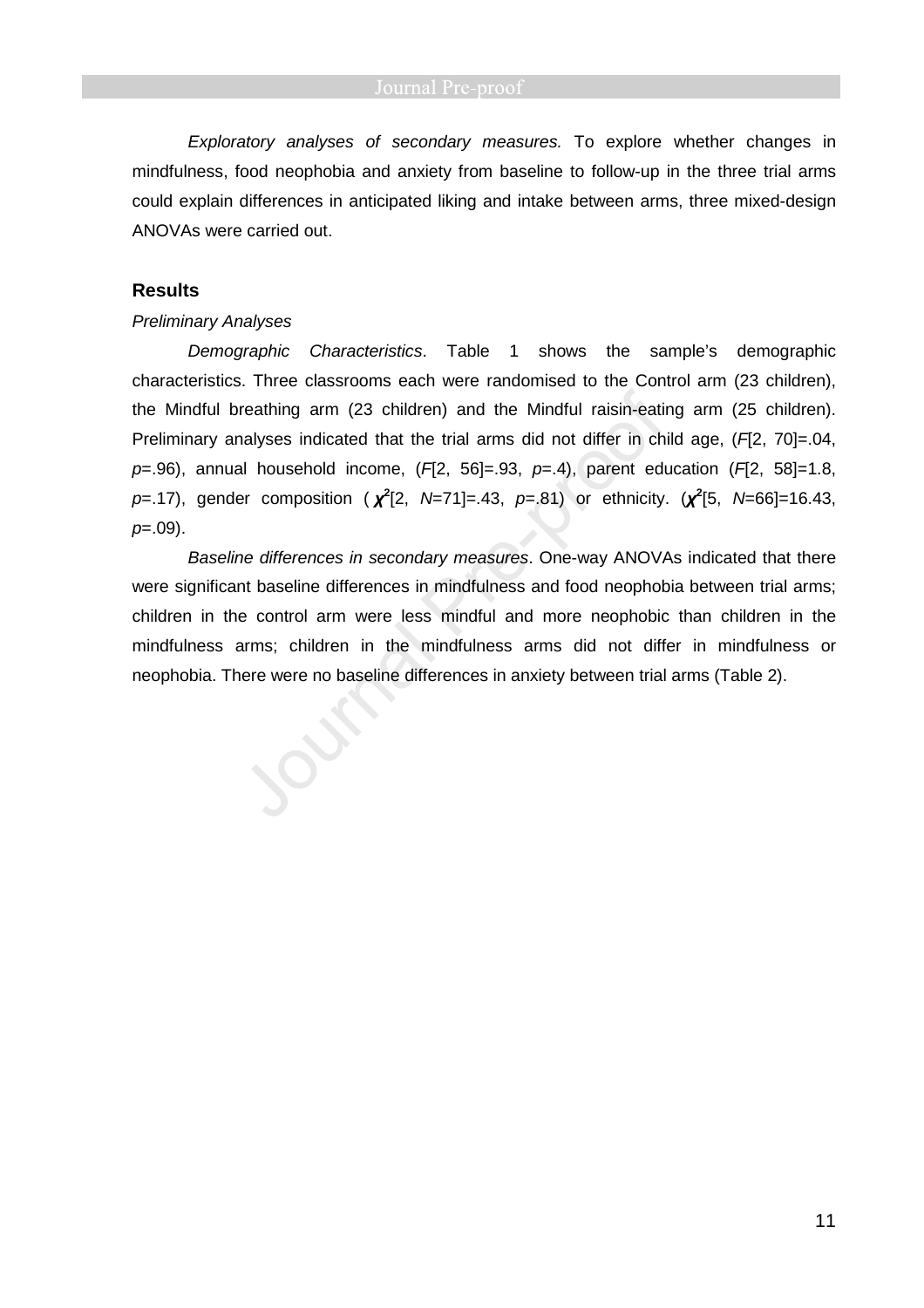Table 1

Demographic characteristics of the sample overall (N=71)\*

| <b>Variables</b>         | <b>Caregiver Characteristics</b>      | <b>Child</b>           |  |
|--------------------------|---------------------------------------|------------------------|--|
|                          |                                       | <b>Characteristics</b> |  |
| Gender                   | 50 females, 15 males                  | 49 females, 22 males   |  |
| Age, mean (SD)           | 39.57 (7.46)                          | 10.36(.51)             |  |
| Age range (years)        | $25 - 61$                             | $10 - 12$              |  |
| <b>Educational level</b> | 6.6% Qualified professional $(n=4)$   |                        |  |
|                          | 19.7% University graduate (n=12)      |                        |  |
|                          | 18% AS/A-Levels (n=11)                |                        |  |
|                          | 31.1% O-Levels, CSEs or GCSEs         |                        |  |
|                          | $(n=19)$                              |                        |  |
|                          | 9.8% Some secondary education $(n=6)$ |                        |  |
|                          | 8.2% Other $(n=5)$                    |                        |  |
|                          | 6.6% No formal qualifications $(n=4)$ |                        |  |
| Annual<br>household      | $6.8\%$ > £75000 (n=4)                |                        |  |
| income                   | 1.7% £60-75000 $(n=1)$                |                        |  |
|                          | 3.4% £45-60000 $(n=2)$                |                        |  |
|                          | 23.7% £30-45000 (n=14)                |                        |  |
|                          | 27.1% £15-30000 (n=16)                |                        |  |
|                          | $37.3\% <$ £15000 (n=22)              |                        |  |
|                          |                                       |                        |  |
| Ethnicity                | 50% Asian/Asian British (n=33)        |                        |  |
|                          | 33.3% White British (n=22)            |                        |  |
|                          | 9.1% Other $(n=6)$                    |                        |  |
|                          | 4.5% Mixed $(n=3)$                    |                        |  |
|                          | 3% Black British $(n=2)$              |                        |  |

\* Note. five parent respondents failed to provide information on their ethnicity, six on gender, eight on age, and ten on education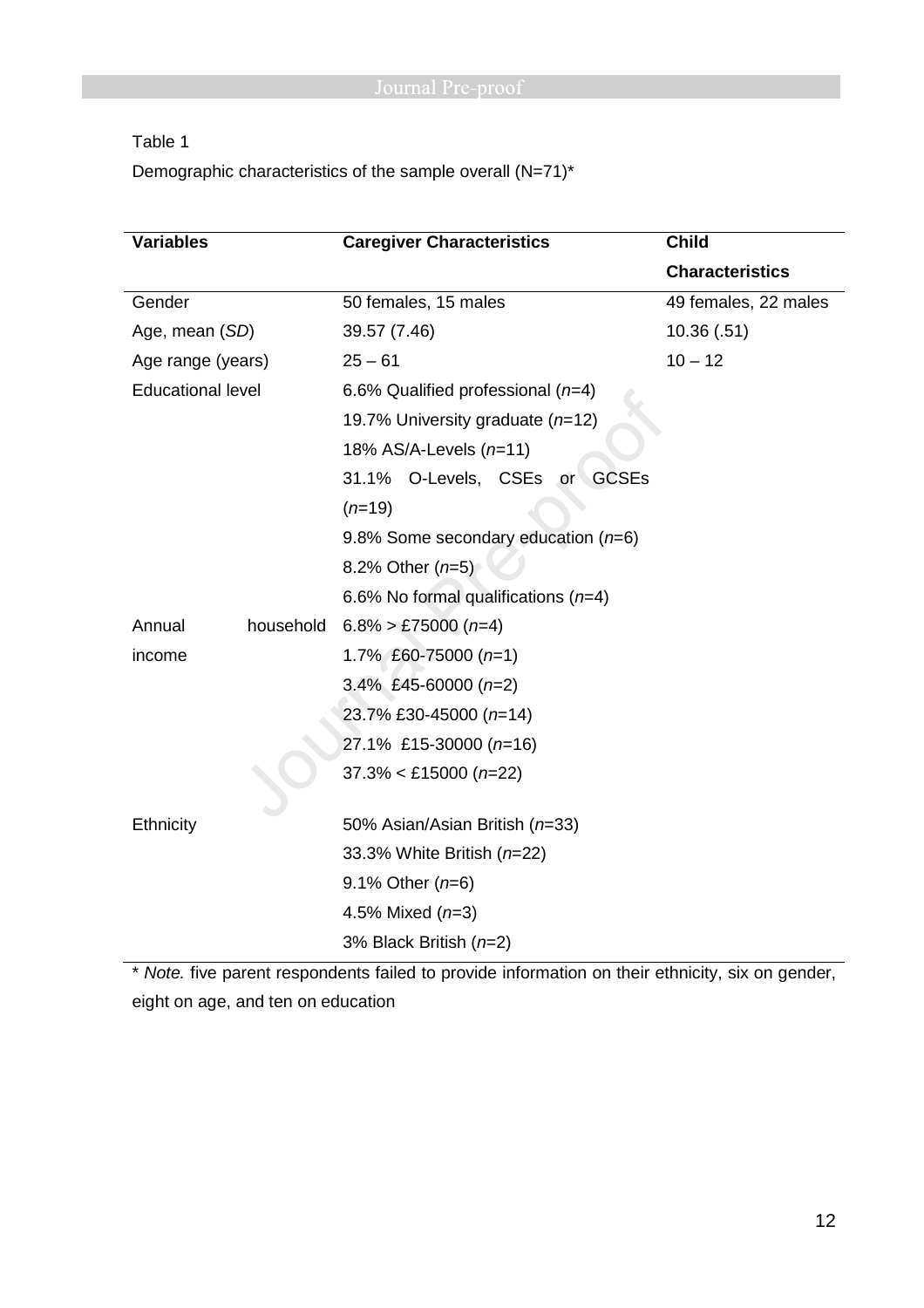# Table 2

Overview of baseline scores and differences in secondary measures between trial arms

| <b>Secondary Measures</b> | <b>Control arm</b> | Mindful breathing arm | <b>Mindful raisin-eating arm</b> | <b>One-way ANOVA</b>     |
|---------------------------|--------------------|-----------------------|----------------------------------|--------------------------|
| Mindfulness (CAMM)        | N=19               | $N = 17$              | $N = 21$                         | $F(2, 61)=11.34, p<.001$ |
|                           | $M = 18.74$        | $M = 26.24$           | $M = 25.57$                      |                          |
|                           | $SD = 4.74$        | $SD=4.76$             | $SD=6.98$                        |                          |
| Food Neophobia (FSQ)      | $N=19$             | $N=20$                | $N = 22$                         | $F(2, 63)=13.45, p<.001$ |
|                           | $M = 25.95$        | $M = 31$              | $M = 34.77$                      |                          |
|                           | $SD=6.54$          | $SD = 5.28$           | $SD=6.8$                         |                          |
| Anxiety (SCAS)            | $N = 14$           | $N = 14$              | $N=17$                           | $F(2, 49)=2.38, p=.1$    |
|                           | $M = 39.79$        | $M = 37.07$           | $M = 35.38$                      |                          |
|                           | $SD = 15.34$       | $SD = 14.74$          | $SD = 17.15$                     |                          |

Note. Differences in N-values are due to absences and missed responses on individual questionnaire measures.

 $\mathcal{S}$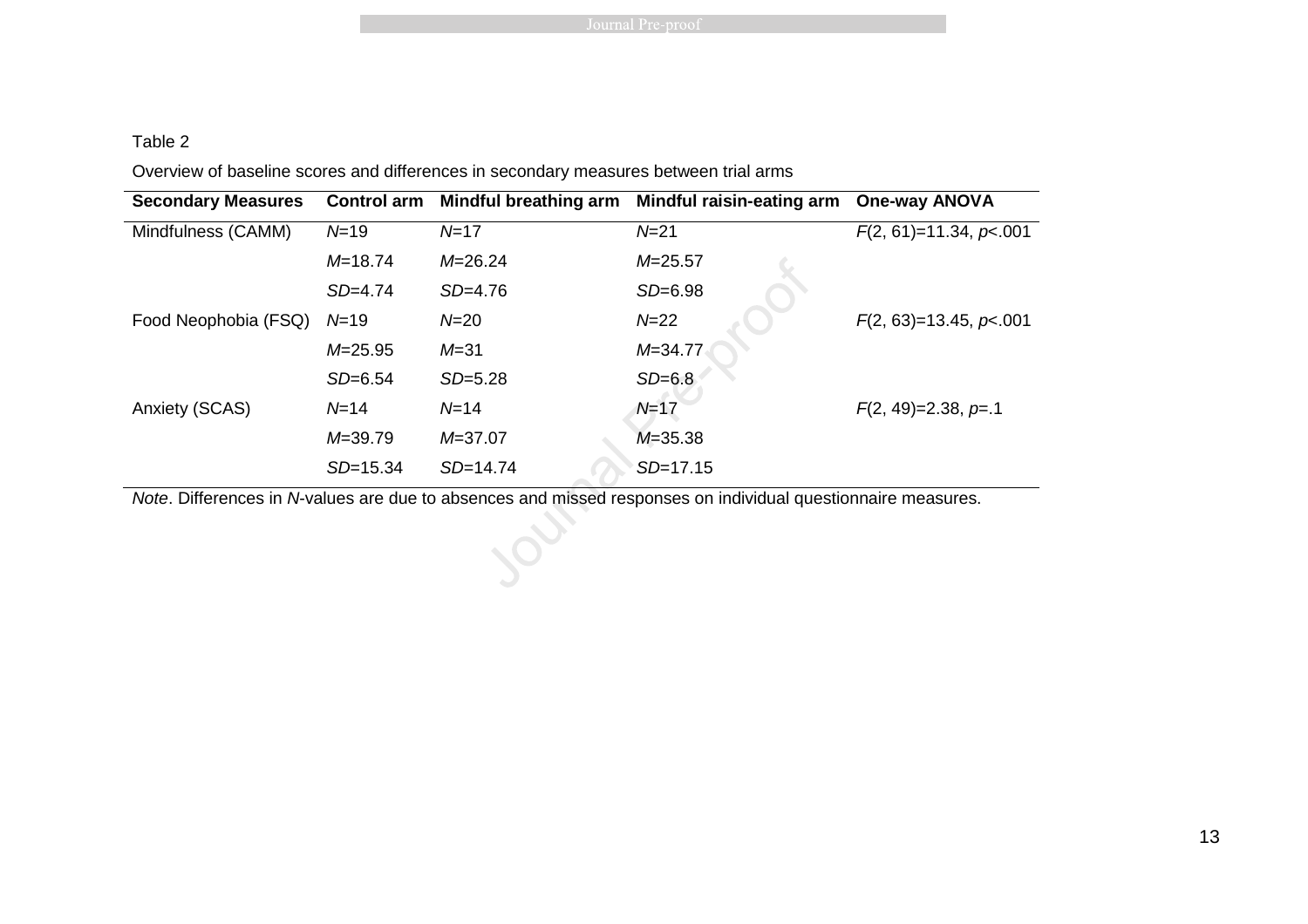### **Covariates**

Analyses indicated that none of the potential confounds (child age, gender, ethnicity, parent education or annual household income) were associated with anticipated liking or novel fruit intake. One-way ANOVAs indicated that the type of novel fruit offered (Apricot, Lychee, Physalis, Papaya) did not impact on anticipated liking  $(H2, 43]=2.15$ ,  $p=.13$ ) or novel fruit intake  $(H3, 62]=1.81, p=.16$ .

Pearson's correlations indicated mindfulness was not associated with any of the potential confounds and no gender differences were observed. Baseline and follow-up food neophobia were positively associated with child age, indicating that older children were less neophobic. No gender differences were observed. Baseline and follow-up anxiety were negatively associated with annual household income, indicating that children whose caregivers reported having a larger income were less anxious. Girls self-reported higher anxiety levels than boys at baseline and follow-up.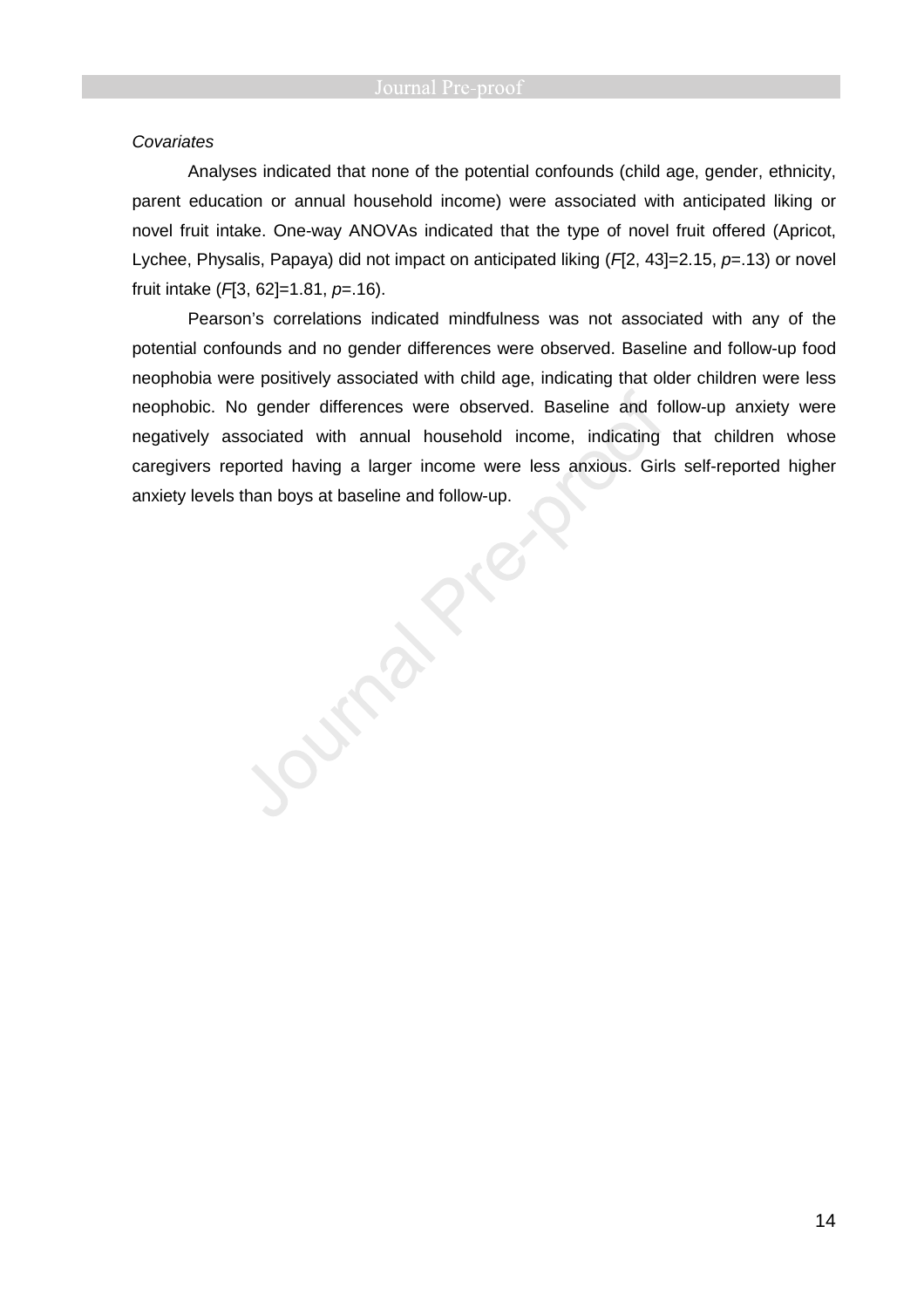# Table 3

Pearson's correlations between primary outcome measures and secondary measures and potential confounding variables, as well as differences in these variables by gender and ethnicity

|           | Anticipated       | <b>Novel Fruit</b> | <b>CAMM</b>       | <b>CAMM</b>  | <b>FSQ</b>      | <b>FSQ</b>        | <b>SCAS</b>       | <b>SCAS follow-</b> |
|-----------|-------------------|--------------------|-------------------|--------------|-----------------|-------------------|-------------------|---------------------|
|           | Liking            | <b>Intake</b>      | baseline          | follow-up    | baseline        | follow-up         | baseline          | up                  |
| Age       | $-.02$            | $-.04$             | $-.03$            | .02          | $.28*$          | $.28*$            | $-.02$            | $-.02$              |
| Income    | .23               | .16                | .15               | .08          | .04             | $-.05$            | $-.32*$           | $-0.34*$            |
| Education | $-.03$            | $-13$              | .04               | .08          | .06             | .1                | $-.22$            | $-15$               |
| Gender    | $F(1, 43)=2.59$ , | $F(1, 62) = .37$ , | $F(1, 63) = .31,$ | F(1,         | $F(1, 66) = 23$ | $F(1, 64) = .41,$ | $F(1, 62)=9.78$ , | $F(1, 60)=9.77$ ,   |
|           | $p = .12$         | $p = .55$          | $p = .58$         | $63$ =2.85,  | $p = .63$       | $p = .52$         | $p = 0.003$       | $p = 0.003$         |
|           |                   |                    |                   | $p = 1$      |                 |                   |                   |                     |
| Ethnicity | $F(3, 38)=.42,$   | F(4,               | F(4,              | F(4,         | F(4,            | F(4,              | $F(4, 59)=1.85$ , | $F(4, 56) = .39$    |
|           | $p = 74$          | $57) = 1.68$       | $59$ =1.36,       | $58$ )=1.38, | $62$ =2.26,     | $60$ )=1.45,      | $p = .13$         | $p = 82$            |
|           |                   | $p = 17$           | $p = 26$          | $p = 0.25$   | $p=.07$         | $p = 0.23$        |                   |                     |

Note. Child and Adolescent Mindfulness Measure (CAMM), Spence Children's Anxiety Scale (SCAS), Food Situations Questionnaire (FSQ).  $*$  p <.05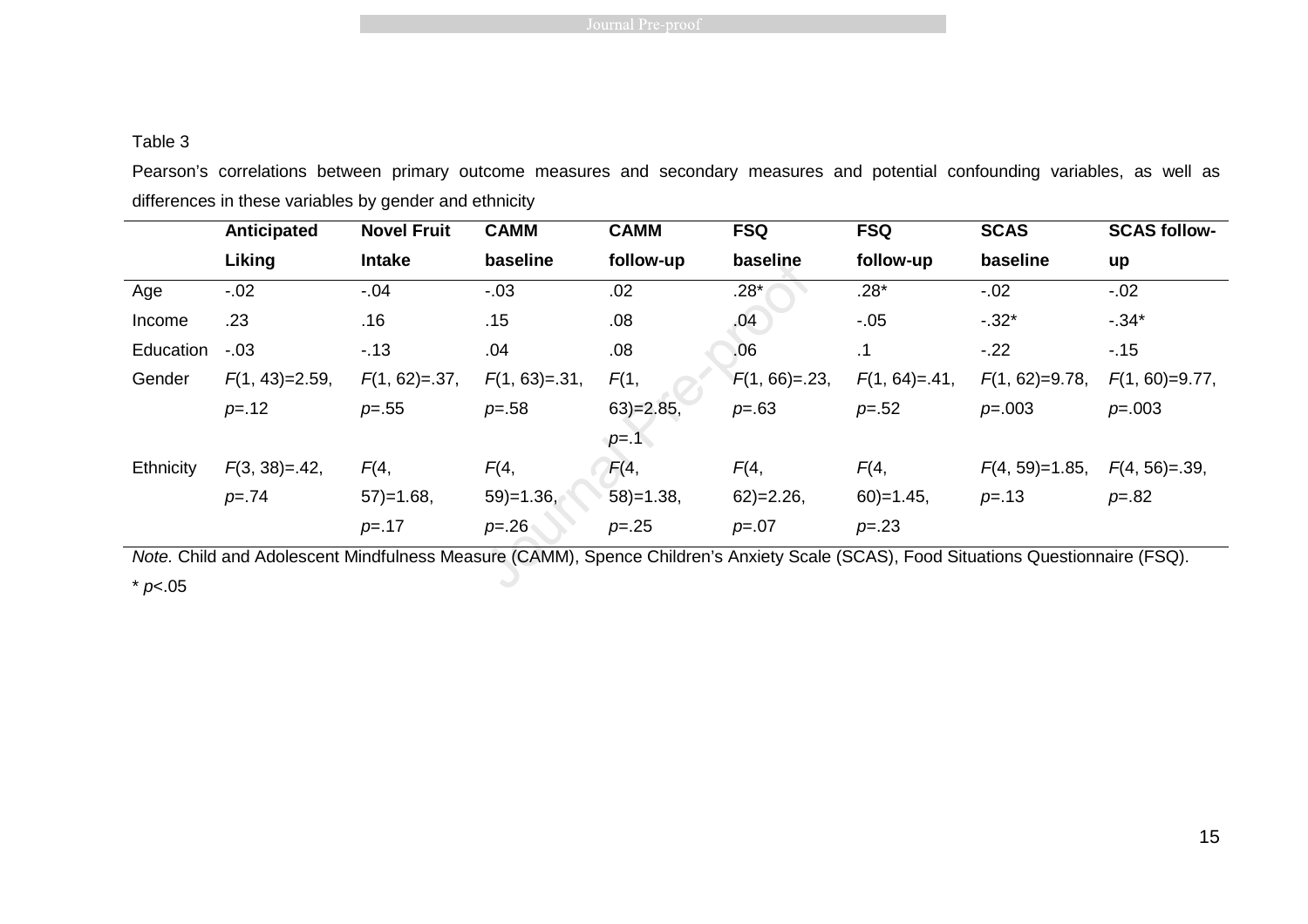# Analysis of Primary Outcome Measures

Descriptive statistics for anticipated liking and intake can be seen in Table 4. Larger values indicate greater anticipated liking and novel fruit intake.

# Table 4

Descriptive statistics for the primary outcome measures Anticipated Liking and Novel Fruit Intake for each of the three trial arms at follow-up

| <b>Outcome</b>     | <b>Control</b> | <b>Mindful breathing</b> | <b>Mindful raisin-eating</b> |
|--------------------|----------------|--------------------------|------------------------------|
|                    | arm            | arm                      | arm                          |
| Anticipated        | $N = 17$       | $N = 20$                 | $N = 23$                     |
| Liking             | $M = 2.59$     | $M = 2.48$               | $M = 3.09$                   |
|                    | $SD = 8$       | $SD = .94$               | $SD = .93$                   |
| <b>Novel Fruit</b> | $N = 20$       | $N = 20$                 | $N = 23$                     |
| Intake             | $M = 18.48$    | M=51.32                  | $M = 51.47$                  |
|                    | $SD = 29.58$   | SD=45.76                 | $SD=48$                      |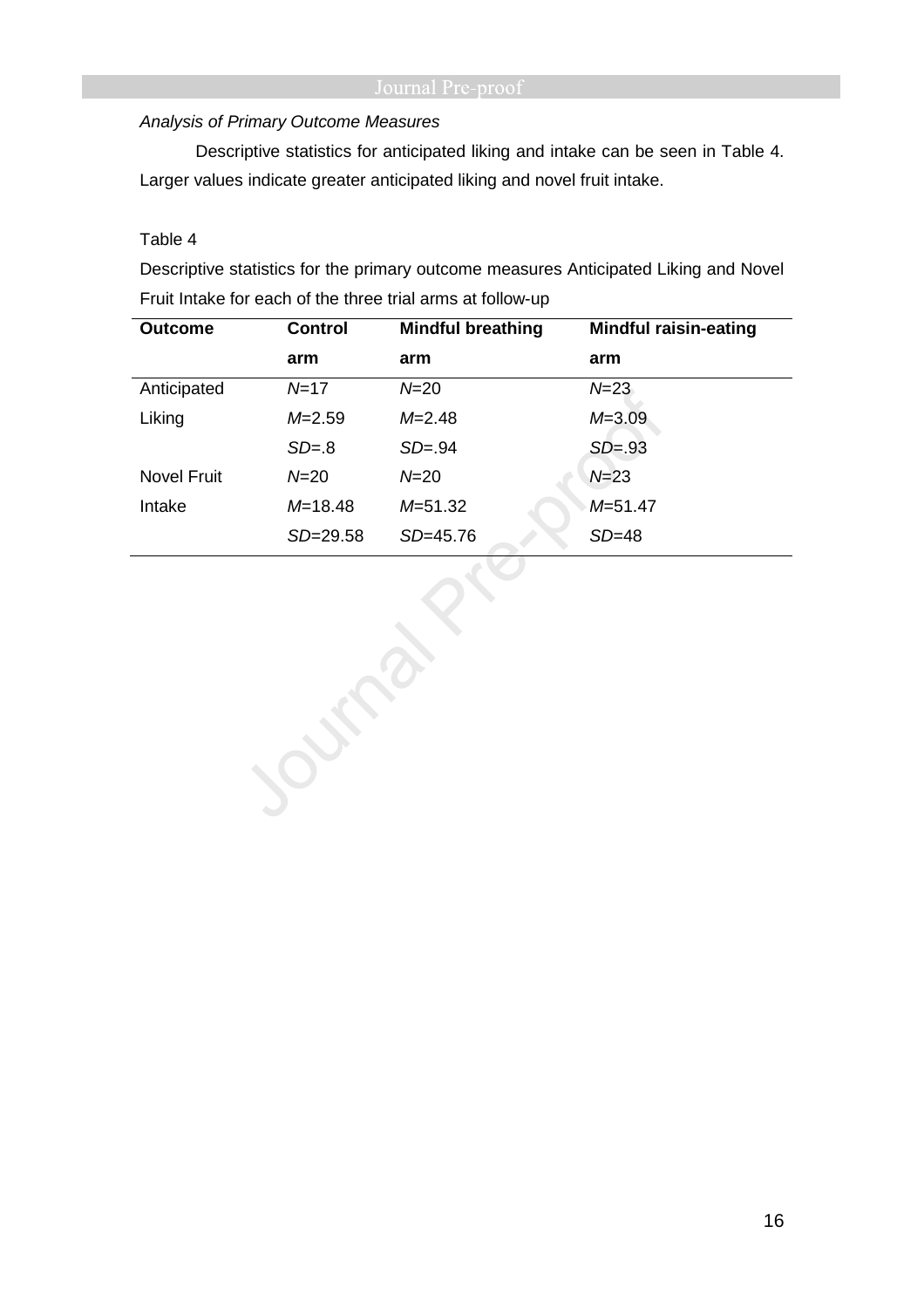Anticipated Liking. To examine differences in anticipated liking of a novel fruit, a mixed effects model was calculated. School was entered as a contextual variable acknowledging the hierarchical nature of the data and potential random effects of school on the data (Model 1, intercept model). A significant random effect for school was observed  $F(1, 59) = 519.25$ ,  $p < .001$ ,  $B/C=171.37$ , indicating that the school children attended had an impact on this outcome measure and needed to be controlled for.

Secondly, fixed effects for baseline mindfulness, food neophobia and anxiety were added to the model (Model 2). This significantly improved the model's goodness of fit;  $BIC=149.68$  ( $BIC_{old}$ - $BIC_{New}=21.69$ ).

Finally, the fixed effects term for trial arm was added to the model; this significantly improved the model's goodness of fit;  $BIC=137.63$  ( $BIC_{old}$  - $BIC_{New}=12.05$ ). Fixed effects terms for trial arm  $F(2, 40.55)=7.59$ ,  $p=.002$ , mindfulness  $F(1, 40.66) = 9.9$ ,  $p = .003$  and anxiety  $F(1, 40.05) = 4.78$ ,  $p = .04$  were significant, while the term for food neophobia was not  $F(1, 40.4) = .51$  p=.48.

The results indicate that controlling for school effects, baseline levels of mindfulness and anxiety, anticipated liking significantly differed between trial arms at follow-up. Post-hoc analyses indicated that children in the Control arm gave lower anticipated liking ratings than children in the Mindful raisin-eating arm  $(-.96, p=.03)$ but not the Mindful breathing arm (.11,  $p=1$ ). Children in the mindfulness arms significantly differed in anticipated liking; children in the Mindful raisin-eating arm gave higher anticipated liking ratings than children in the Mindful breathing arm (1.07, p=.002; Figure 2).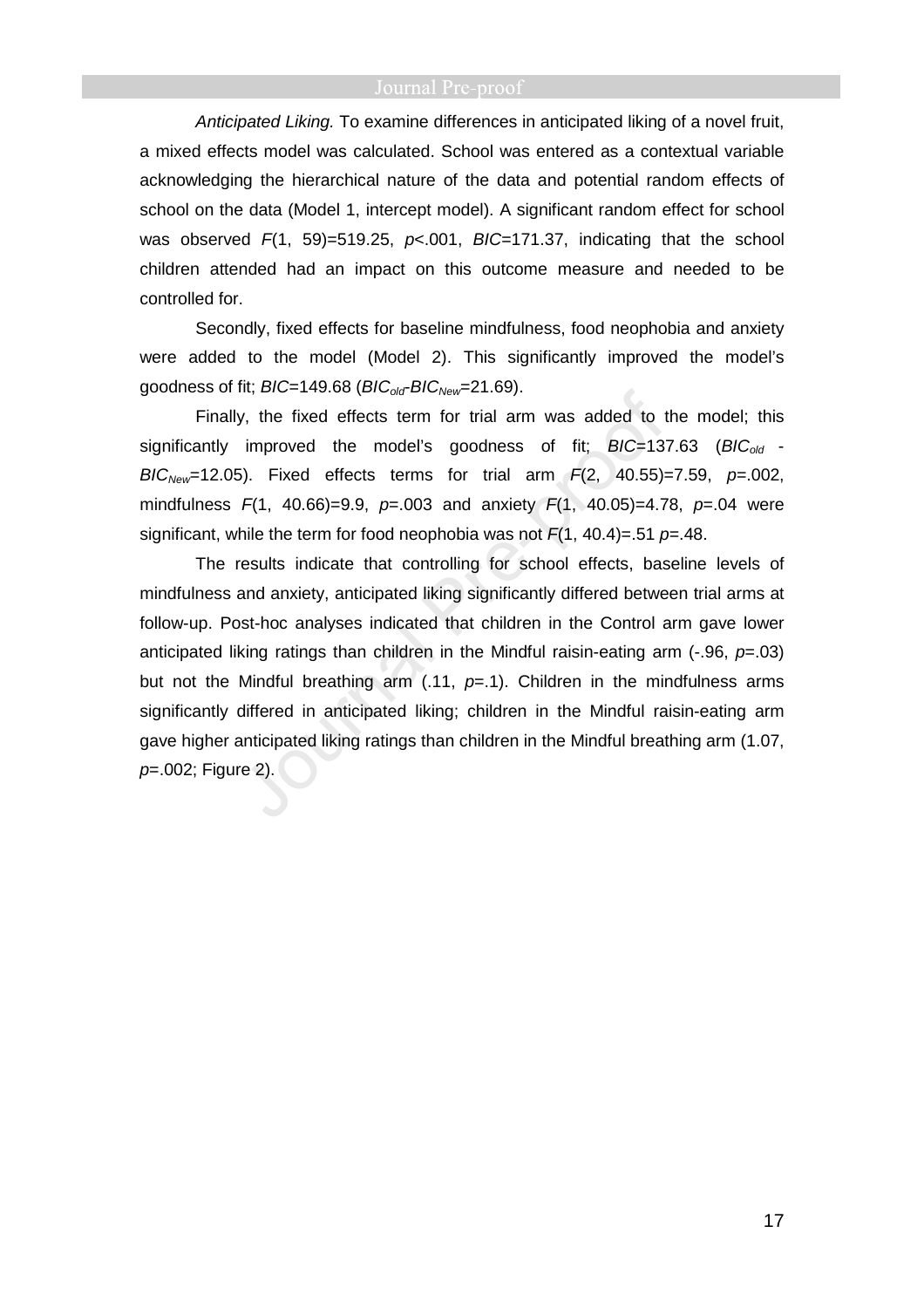# Journal Pre-proof



Figure 2. Adjusted means and standard deviations of anticipated liking ratings by trial arm and rating differences between arms at follow-up, adjusted for school effects, baseline levels of mindfulness and anxiety.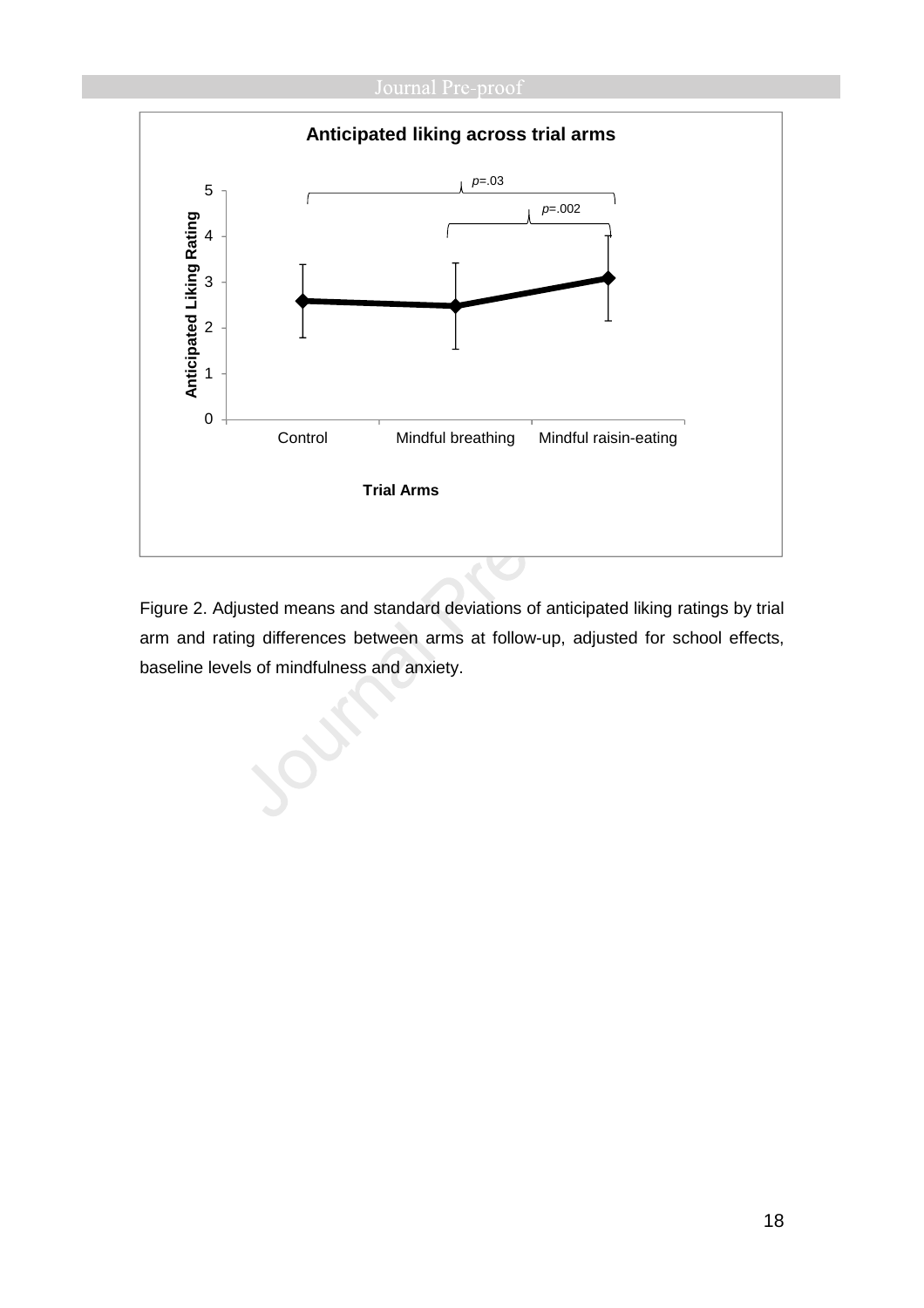Intake. To examine differences in novel fruit intake, a mixed effects model was calculated. School was entered as a contextual variable, acknowledging the hierarchical nature of the data and potential random effects of school (Model 1, intercept model). A significant random effect for school was observed  $F(1, 62) = 53.72$ ,  $p$  < 001, BIC=658.55, indicating that as for anticipated liking, the school children attended had an impact on this outcome measure and needed to be controlled for.

Secondly, fixed effects for baseline mindfulness, food neophobia and anxiety were added to the model (Model 2). This significantly improved the model's goodness of fit;  $BIC = 513.07$  ( $BIC_{old}$ -BIC<sub>New</sub>=145.48).

Finally, the fixed effects term for trial arm (explanatory variable) was added to the model. This significantly improved the model's goodness of fit; BIC=490.74 (BIC<sub>old</sub> - BIC<sub>New</sub>=22.33). Fixed effects terms for trial arm  $F(2, 43.69)$ =4.08, p=.02 and mindfulness  $F(1, 43.45)=7.16$ ,  $p=.01$  were significant, while terms for food neophobia  $F(1, 43.06) = 11 \text{ p} = 74$  and anxiety  $F(1, 43.2) = 1.58$ ,  $p = 22$  were not.

The results indicate that controlling for school effects and baseline levels of mindfulness, children in the three trial arms significantly differ in novel fruit intake at follow-up. Post-hoc analyses indicated that children in the Control arm consumed significantly less of a novel fruit than children in the Mindful breathing arm (-42.91,  $p=0.04$ ) and the Mindful raisin-eating arm (-46.22,  $p=0.04$ ). Children in the two mindfulness arms did not significantly differ in novel fruit intake  $(3.31, p=1;$  Figure 3).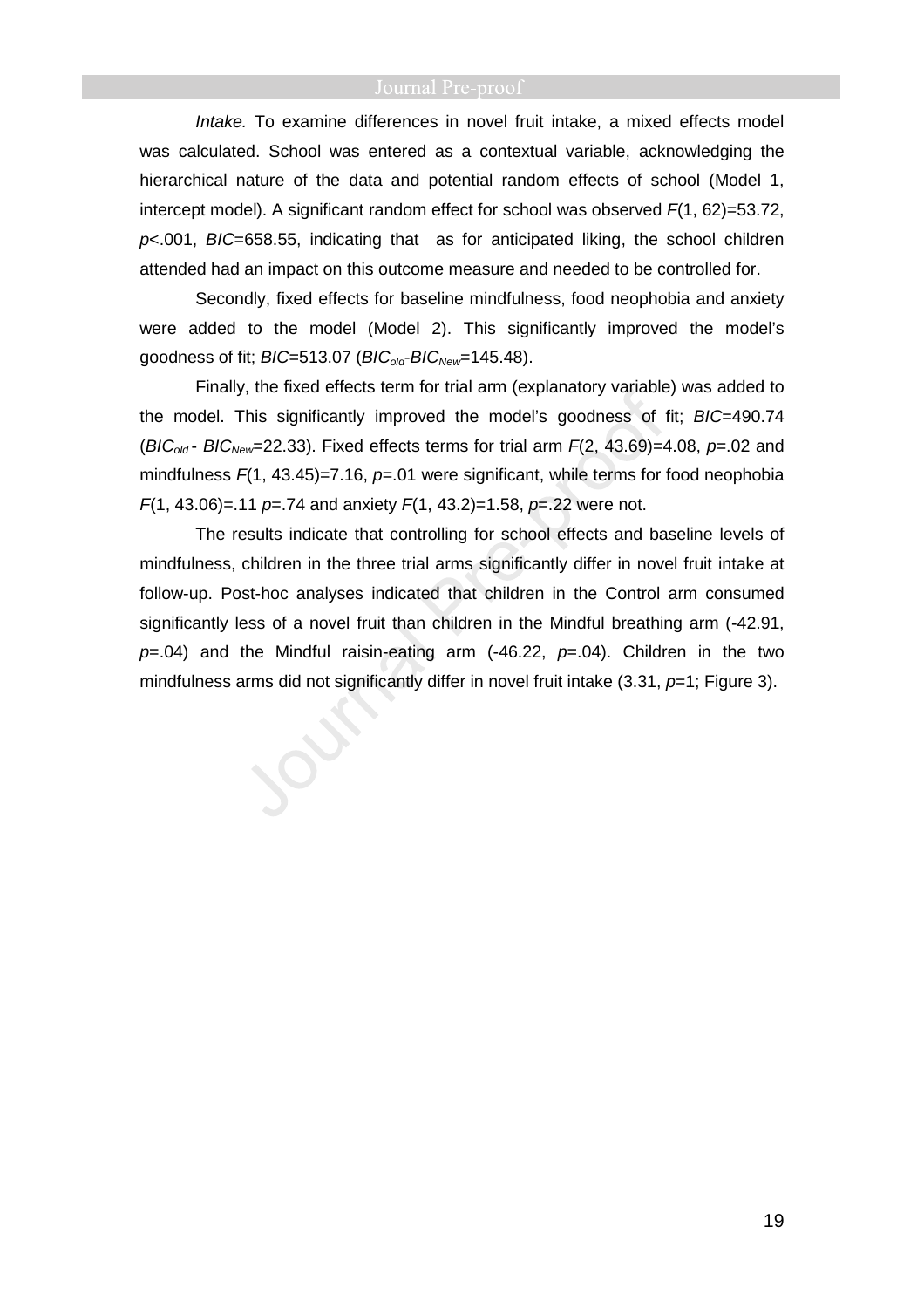

Figure 3. Adjusted means and standard deviations of the percentage of novel fruit intake by trial arm and intake differences between arms follow-up, adjusted for school effects and baseline levels of mindfulness.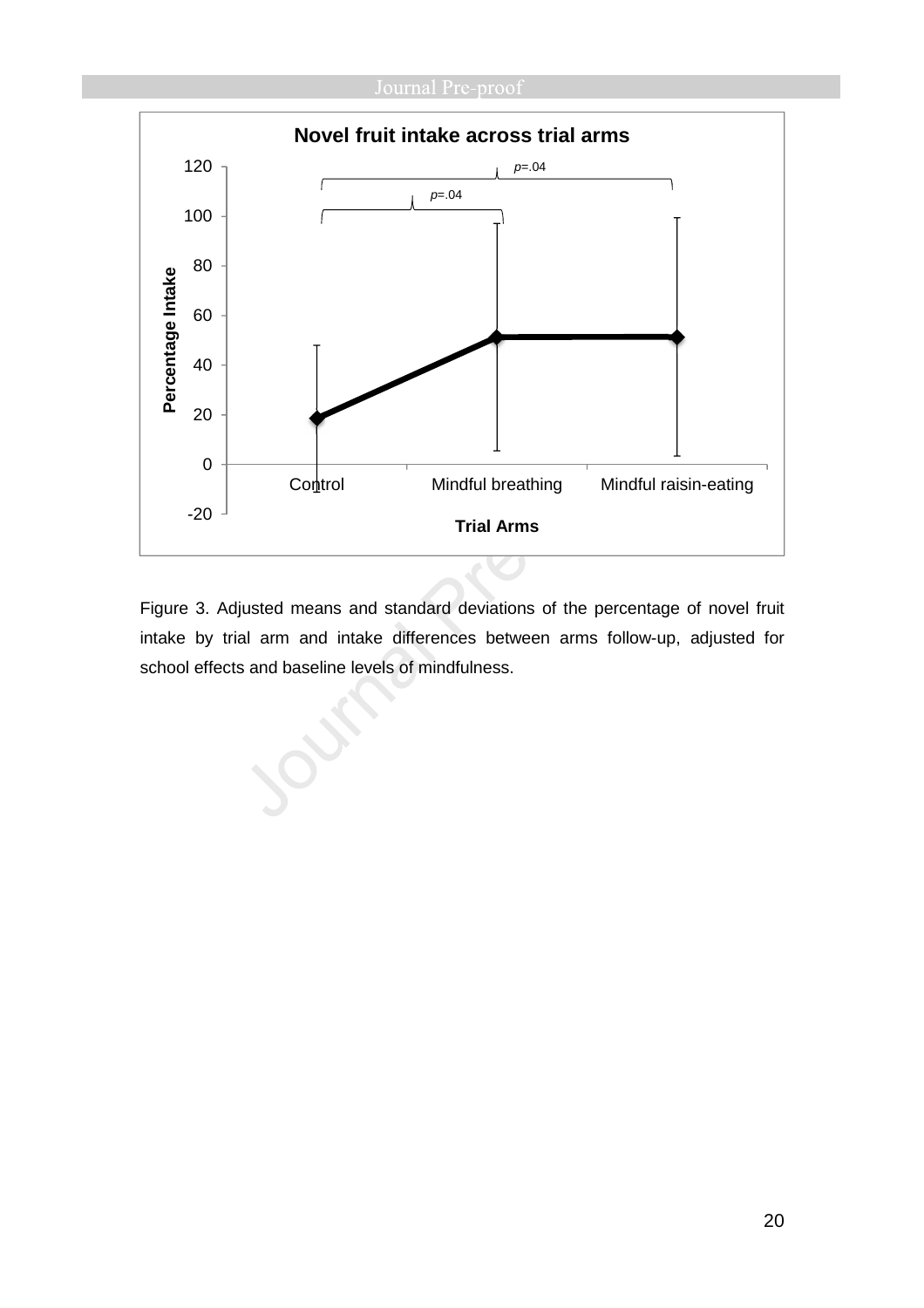# Exploratory analyses of secondary measures.

Changes in mindfulness, food neophobia and anxiety, from baseline to followup points in the three trial arms, were explored in line with predicted hypotheses, using mixed-design ANOVAs. Descriptive statistics for each measure can be seen in Table 5.

# Table 5

Descriptive statistics for mindfulness measured by the CAMM, food neophobia measured by the FSQ and anxiety measured by the SCAS in each trial arm at baseline and follow-up time points

|                      | <b>Control</b> | <b>Mindful breathing</b> | <b>Mindful raisin-eating</b> |  |  |
|----------------------|----------------|--------------------------|------------------------------|--|--|
|                      | arm            | arm                      | arm                          |  |  |
|                      |                | <b>Mindfulness</b>       |                              |  |  |
| <b>CAMM</b> baseline | $N=19$         | $N = 17$                 | $N = 21$                     |  |  |
|                      | $M = 18.74$    | $M = 26.24$              | $M = 25.57$                  |  |  |
|                      | $SD=4.74$      | $SD=4.76$                | $SD=6.98$                    |  |  |
| <b>CAMM</b>          | $N = 19$       | $N=17$                   | $N = 21$                     |  |  |
| follow-up            | $M = 22.32$    | $M = 27.82$              | $M = 27.14$                  |  |  |
|                      | $SD=7.62$      | $SD = 5.5$               | $SD = 8.56$                  |  |  |
|                      |                | Neophobia                |                              |  |  |
| <b>Baseline FSQ</b>  | $N=19$         | $N = 20$                 | $N = 22$                     |  |  |
|                      | $M = 25.95$    | $M = 31$                 | $M = 34.77$                  |  |  |
|                      | $SD=6.54$      | $SD=5.28$                | $SD=6.8$                     |  |  |
| Follow-up FSQ        | $N = 19$       | $N = 20$                 | $N = 22$                     |  |  |
|                      | $M = 26.89$    | $M = 30.9$               | $M = 34.23$                  |  |  |
|                      | $SD=6.34$      | $SD=5.19$                | $SD = 9.31$                  |  |  |
| Anxiety              |                |                          |                              |  |  |
| <b>Baseline SCAS</b> | $N=14$         | $N = 14$                 | $N = 17$                     |  |  |
|                      | $M = 39.79$    | $M = 37.07$              | $M = 35.38$                  |  |  |
|                      | $SD = 15.34$   | $SD = 14.74$             | $SD = 17.15$                 |  |  |
| Follow-up            | $N = 14$       | $N = 14$                 | $N = 17$                     |  |  |
| <b>SCAS</b>          | $M = 32.57$    | $M = 34.21$              | $M = 32.59$                  |  |  |
|                      | $SD = 14.38$   | $SD = 14.96$             | $SD = 20.03$                 |  |  |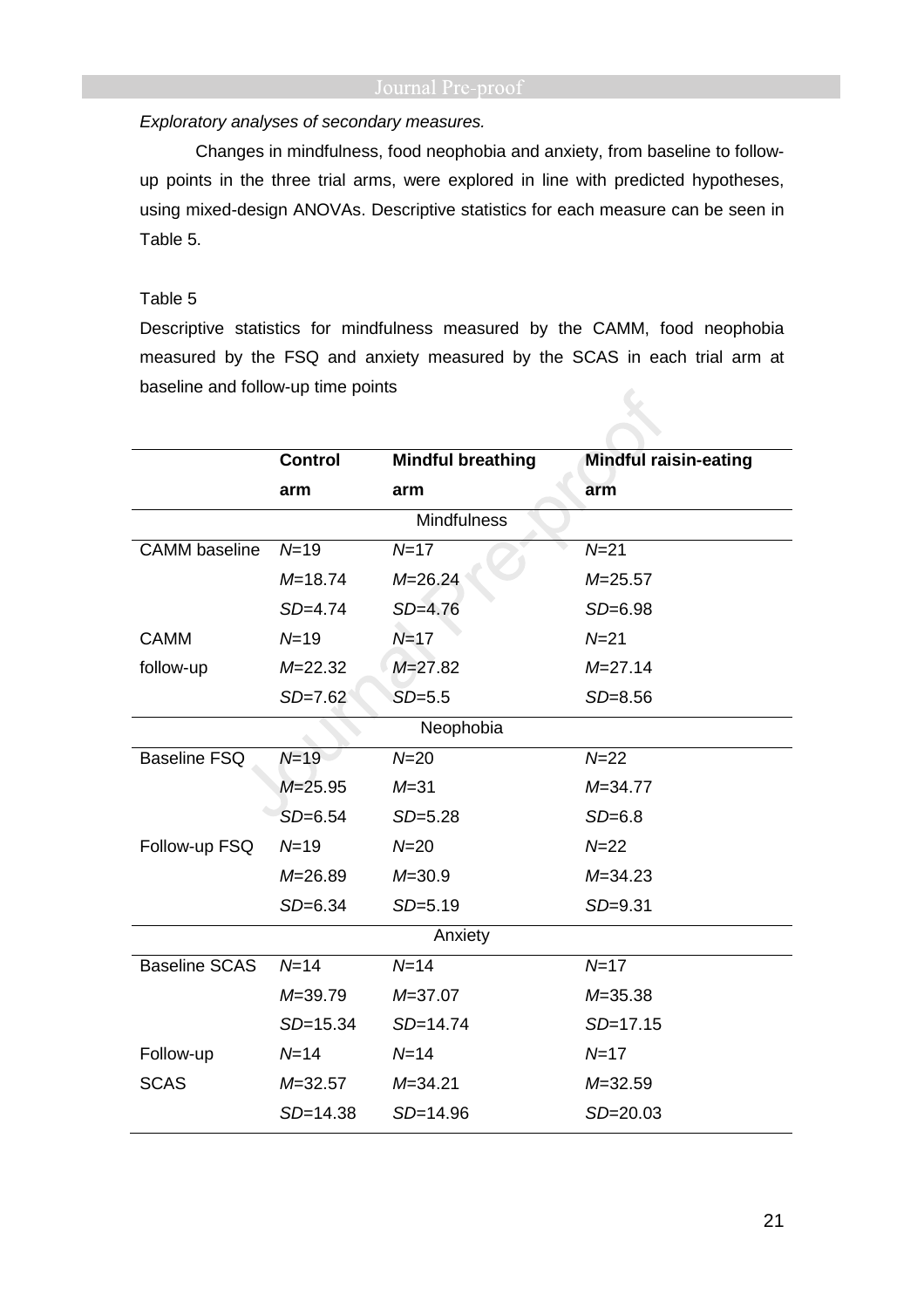Mindfulness. Mindfulness scores were in line with scores reported in previous studies looking at mindfulness in non-clinical populations of children aged 10 to 17 years (Greco et al., 2011). The analyses indicated that there was a significant main effect for time point  $F(1, 54)=7.58$ ,  $p=.01$ , indicating that mindfulness scores increased from baseline to follow-up (mean increase=2.25). Post-hoc analyses indicated that there was no significant change in mindfulness scores from baseline to follow-up in the Control arm  $t(18) = -1.96$ ,  $p = .07$ , the Mindful breathing arm  $t(16) = -1.96$ 1.15,  $p=27$  or the Mindful raisin-eating arm  $t(20)=1.67$ ,  $p=.11$ . This may be due to the small sample sizes in each trial arm and a lack of power to detect changes. There was a significant main effect for trial arm  $F(1, 54) = 6.98$ ,  $p = .002$ . Children in the Control arm had significantly lower mindfulness scores than children in the Mindful breathing (-6.5,  $p=0.005$ ) or Mindful raisin-eating (-5.83,  $p=.008$ ) arms. Children in the two mindfulness arms did not differ in mindfulness scores  $(.67, p=1)$ . ANOVAs exploring differences in follow-up mindfulness, controlling for baseline differences, indicated that trial arms did not differ  $F(2, 53) = .02$ ,  $p = .98$ . Finally, time point and trial arm did not interact  $F(2, 54) = .67$ ,  $p = .52$  (Figure 4).



Figure 4. Adjusted means and standard deviations of the Mindfulness scores measured by the CAMM in each trial arm at baseline and follow-up.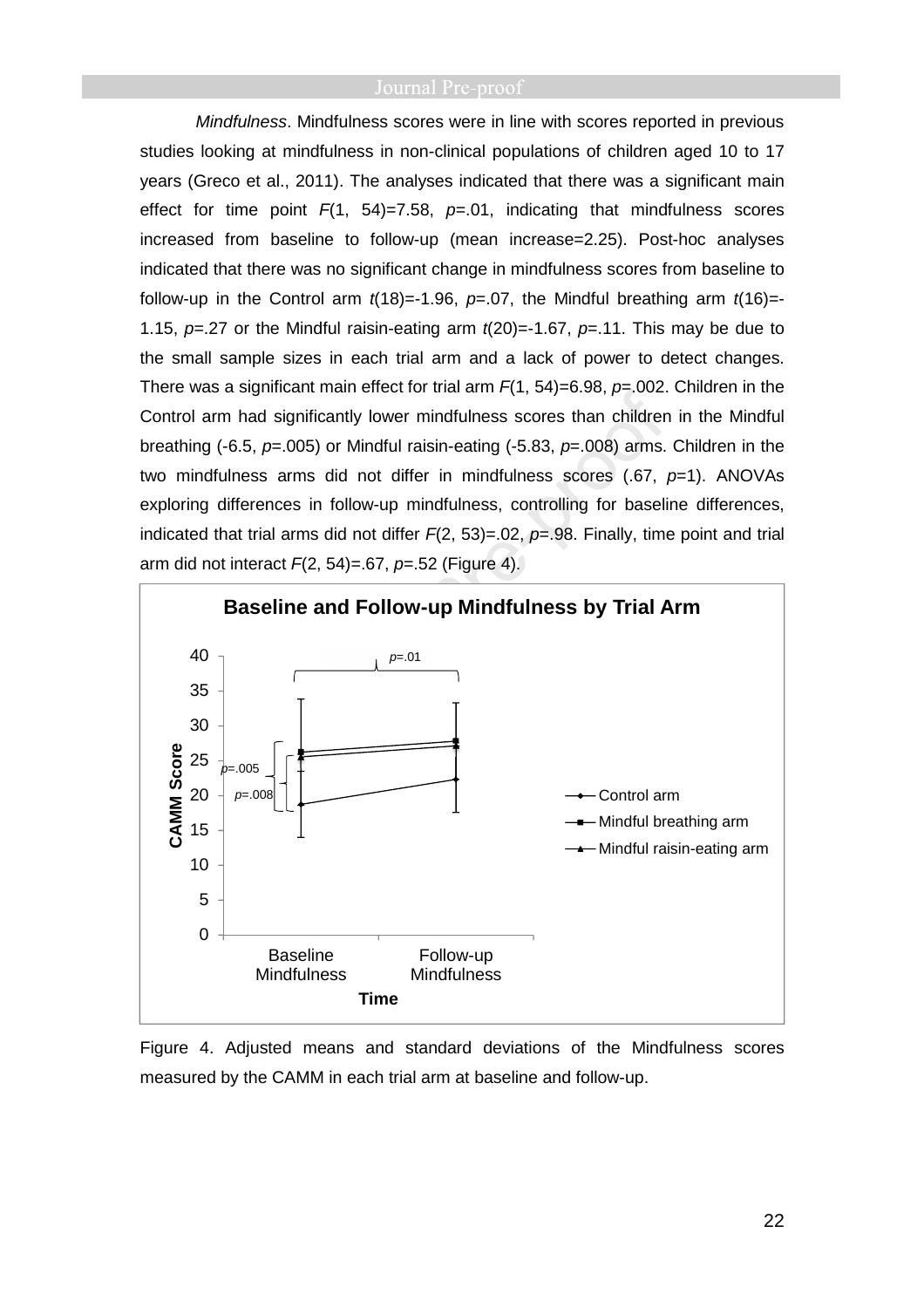Food Neophobia. Food neophobia scores were representative of scores reported in previous studies looking at food neophobia in non-clinical populations of children aged 10 to 12 years (Loewen & Pliner, 2000).

The analyses indicated that there was no significant main effect for time  $F(1)$ ,  $57$ )=.45,  $p$ =.5; neophobia; scores did not significantly change from baseline to followup. There was a significant main effect for trial arm  $F(2, 57)=10$ ,  $p<0.001$ . Children in the Control arm had significantly lower neophobia scores than children in the Mindful breathing arm (-4.9,  $p=0.03$ ) and the Mindful raisin-eating arm (-8.11,  $p<0.01$ ). Children in the two mindfulness arms did not significantly differ in neophobia scores  $(3.21, p=.24)$ . ANCOVAs (controlling for child age) exploring differences in follow-up neophobia, while controlling for baseline differences, indicated that trial arms did not differ  $F(2, 56) = .03$ ,  $p = .97$ . Finally, time point and trial arm did not interact  $F(2, 57) = .5$ ,  $p=61$  (Figure 5).



Figure 5. Adjusted means and standard deviations of the Food Neophobia scores measured by the FSQ in each trial arm at baseline and follow-up (adjusted for child age)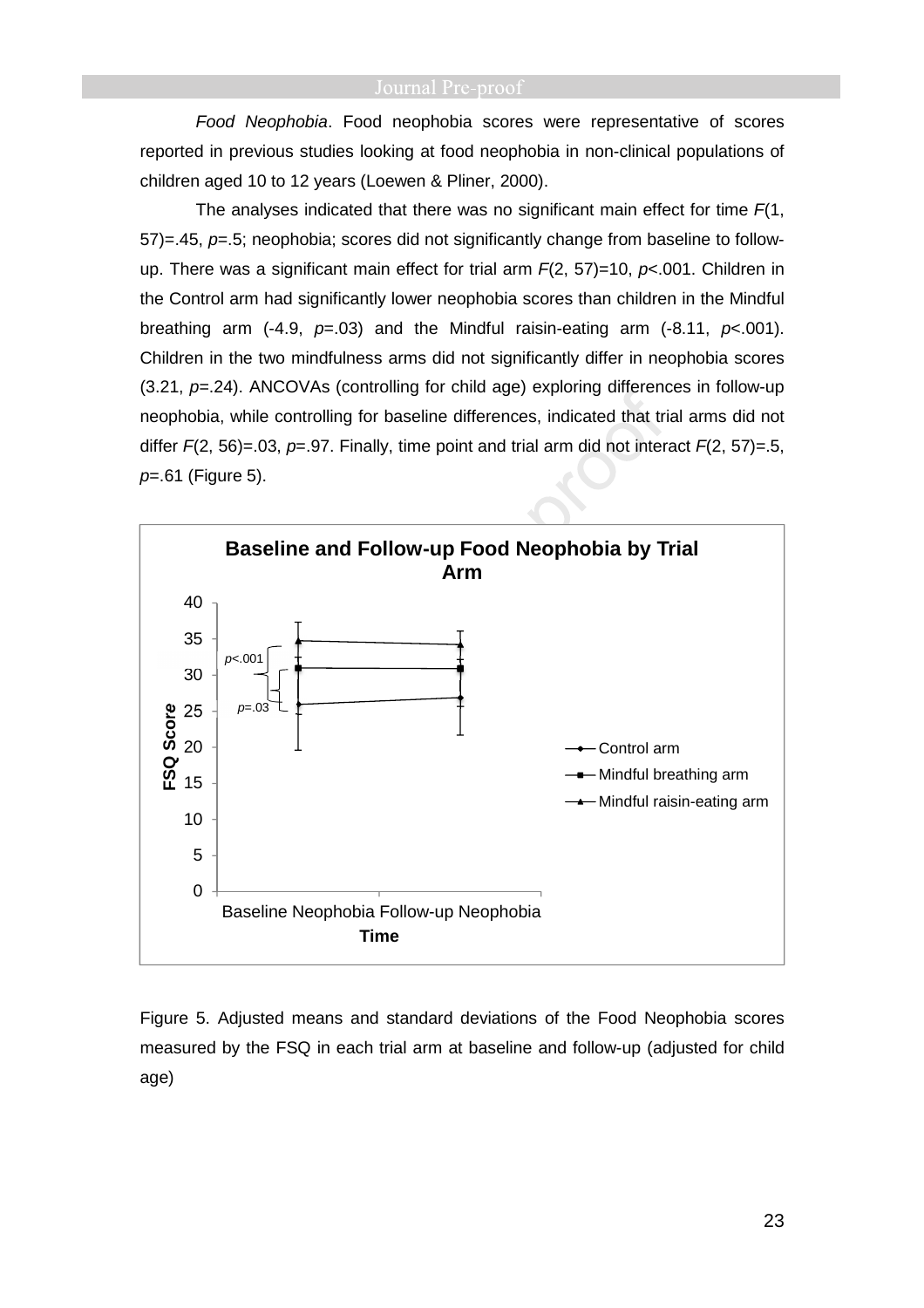Anxiety. Anxiety scores in the current sample were in line with scores reported in previous studies looking at anxiety levels in non-clinical populations of children aged 8 to 12 years (Spence, 1998).

The analyses indicated that there was no significant main effect for time  $F(1, 1)$ 41)=1.98, p=.17, or trial arm  $F(2, 41)$ =.12, p=.89 and no significant interaction between time point and trial arm  $F(2, 41)=1.77$ ,  $p=.18$  (Figure 6).



Figure 6. Adjusted means and standard deviations of the Anxiety scores measured by the SCAS in each trial arm at baseline and follow-up (adjusted for family annual income)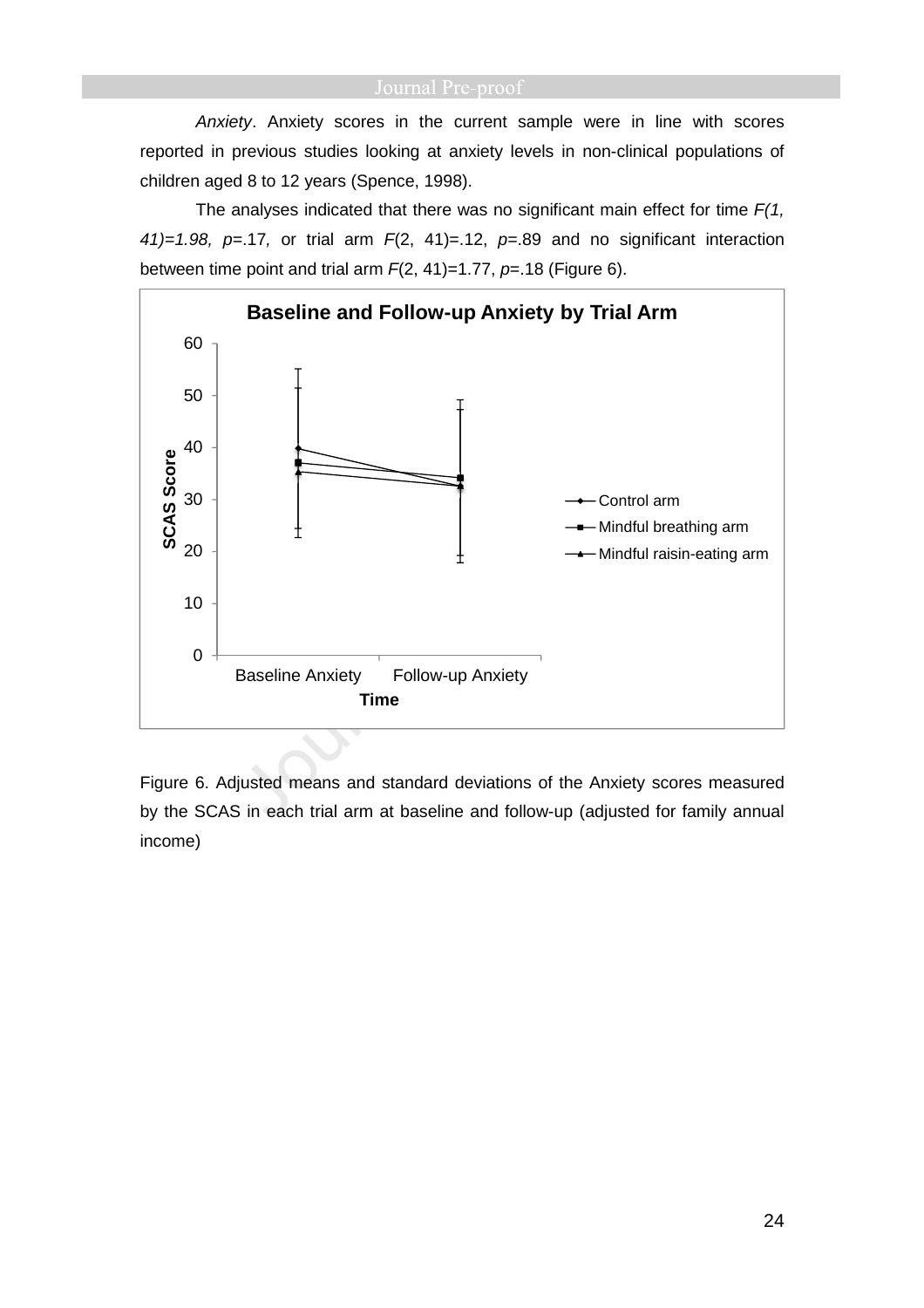## **Discussion**

This trial explored the impact of mindfulness-based exercises on anticipated liking and novel fruit intake in 10-12-year-olds. In line with the a priori hypothesis, children in the Mindful raisin-eating arm expressed greater anticipated liking for a novel fruit than children in the Mindful breathing arm of the trial. Contrary to the predicted hypothesis, however, children in the Mindful breathing arm and the Control arm did not differ in anticipated liking. Furthermore, although children in the Mindful raisin-eating and Mindful breathing arms did not differ in novel fruit intake, they did consume a greater amount of the novel fruit than children in the Control arm.

The results suggest that small changes in anticipated liking can be seen after children engaged in a food-related mindfulness exercise only. This finding could be explained by the exposure effect, which has been shown to positively impact on food neophobia (Mustonen, Oerlemans, & Tuorila, 2012; Nederkoorn et al., 2018). Exposing children to a raisin and encouraging them to focus on its sensory properties curiously and non-judgementally may have fostered skills that generalised to the novel fruit, leading to a more favourable appraisal of its (anticipated) sensory properties. The lack of such an effect in the Mindful breathing arm supports this conclusion, suggesting that the exposure to a fruit in the mindfulness exercise and learning mindfulness skills in this context were key aspects for increasing anticipated liking of a novel fruit (Mustonen et al., 2012; Nederkoorn et al., 2018). Nevertheless, as the observed changes in anticipated liking were small, any conclusions need to be regarded with caution.

The results also suggest that brief mindfulness exercises, whether foodrelated or not, can improve actual novel fruit intake. The change in observable behaviour in the absence of consistent changes in anticipated liking is in line with research, showing that behavioural change and changes in subjective evaluation are independent processes and that changes in subjective attitudes may follow overt behaviour change (Festinger, 1957; Priester, Cacioppo, & Petty, 1996; Smith & Mackie, 2007; Wells & Petty, 1980). The present findings are also in keeping with results by Hong et al. (2018) who observed improved intake but not liking of novel or disliked foods in 3-10-year-olds following a mindfulness intervention. Children in both mindfulness arms engaged in exercises fostering openness, curiosity and nonjudgemental awareness of the present moment and experiences (Kabat-Zinn, 2005; Williams & Penman, 2011). Application of these skills in the context of tasting a novel fruit could have meant that children were more aware of their thoughts and judgements and physiological reactions associated with disgust and anxiety, while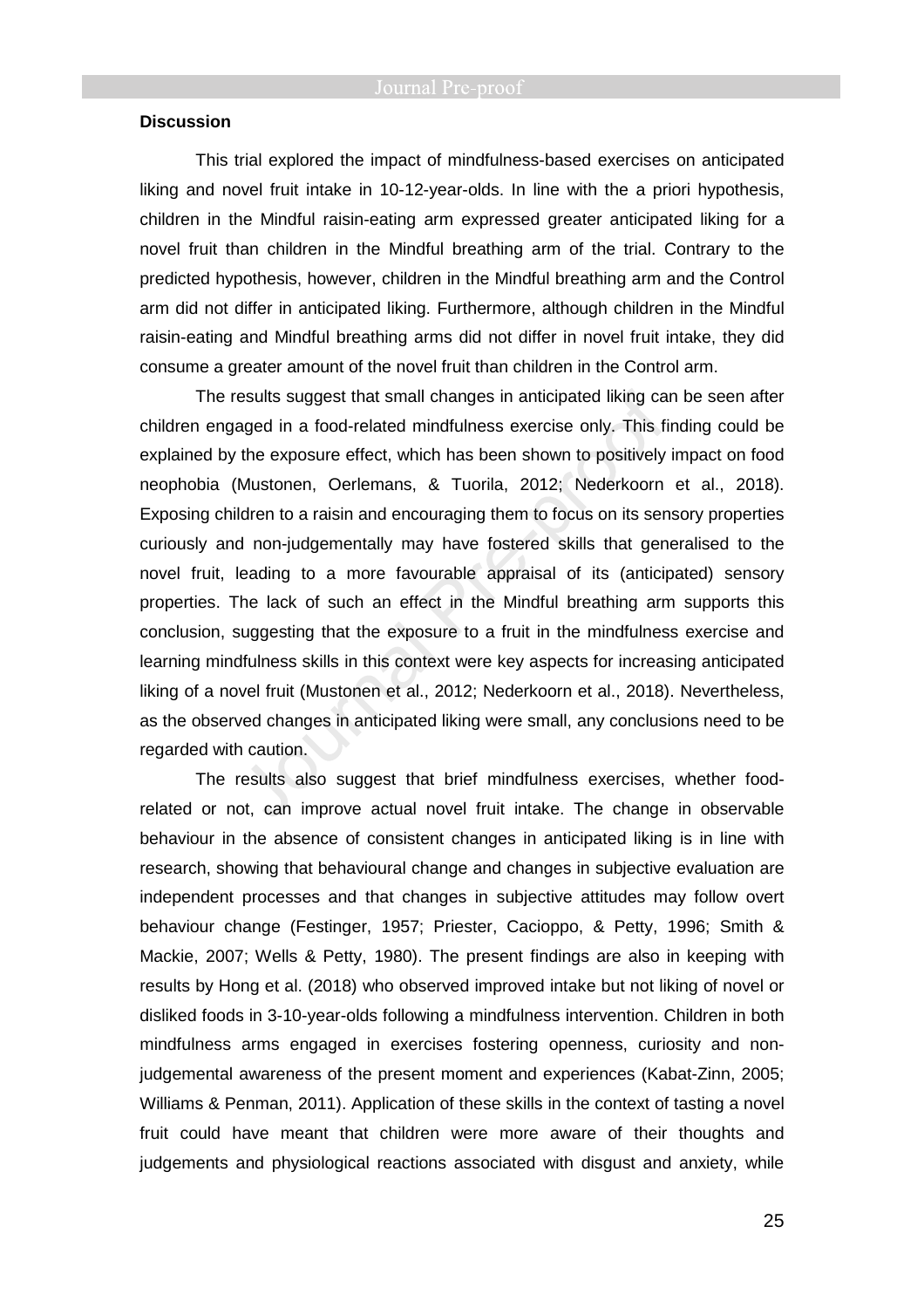being able to tolerate these and engage in behaviour that was not driven by these reactions (Brown & Harris, 2012a, 2012b; Galloway et al., 2003; Nordin et al., 2004; Tuorila et al., 2001). This in turn may have facilitated approach behaviour towards the novel fruit, increasing novel fruit intake in the Mindfulness arms compared to the Control arm. Changes in anticipated liking may follow this approach behaviour in both trial arms (Dazeley & Houston-Price, 2015; Priester et al., 1996).

The secondary aim of this study was to explore changes in mindfulness, food neophobia and anxiety from baseline to follow-up in each of the trial arms to allow an exploration of potential mechanisms that may contribute to the observed differences in primary outcomes. Although children became more mindful overall, there were no increases in mindfulness in individual trial arms suggesting that the mindfulness intervention did not lead to changes detectable by the Child and Adolescent Mindfulness Measure (CAMM). These results are similar to those reported by other researchers and a review into changes in mindfulness following mindfulness interventions (Huppert & Johnson, 2010; Visted, Vøllestad, Birkeland Nielsen, & Nielsen, 2015) and they raise the question of what underlies the observed differences in novel fruit intake and anticipated liking. Although the CAMM did not indicate an increase in mindfulness for children in the Mindfulness arms it is possible that the measure was not sensitive or specific enough to detect such changes. The CAMM conceptualises mindfulness as a trait, suggesting that individuals can act more or less mindfully independent of situations. Greco et al. (2011) note that the CAMM may be more likely to measure internal mindfulness skills rather than observable skills, as child self-reports and teacher ratings are only moderately related. It is likely that a longer and/or more intensive intervention would have been necessary for children to internalise the learnt mindfulness skills, become aware of associated changes in their behaviour and report these using the CAMM (Kuby et al., 2015). In line with this, Vickery and Dorjee (2016) also failed to observe changes in mindfulness measured by the CAMM following a 6-module mindfulness intervention with 7-9-year-olds. Nevertheless, mindfulness increased from post intervention to three-month follow-up as children continued to engage in brief informal mindfulness practice with their teachers. Huppert and Johnson (2010) observed that practice of mindfulness exercises was a key factor moderating changes in mindfulness and wellbeing from baseline to follow-up in adolescent boys enrolled in a mindfulness programme, consisting of four weekly 40-minute mindfulness sessions, delivered by teachers.

There was no detectable reduction in food neophobia or anxiety over the course of the intervention period. Neophobia is a complex and multifaceted concept

26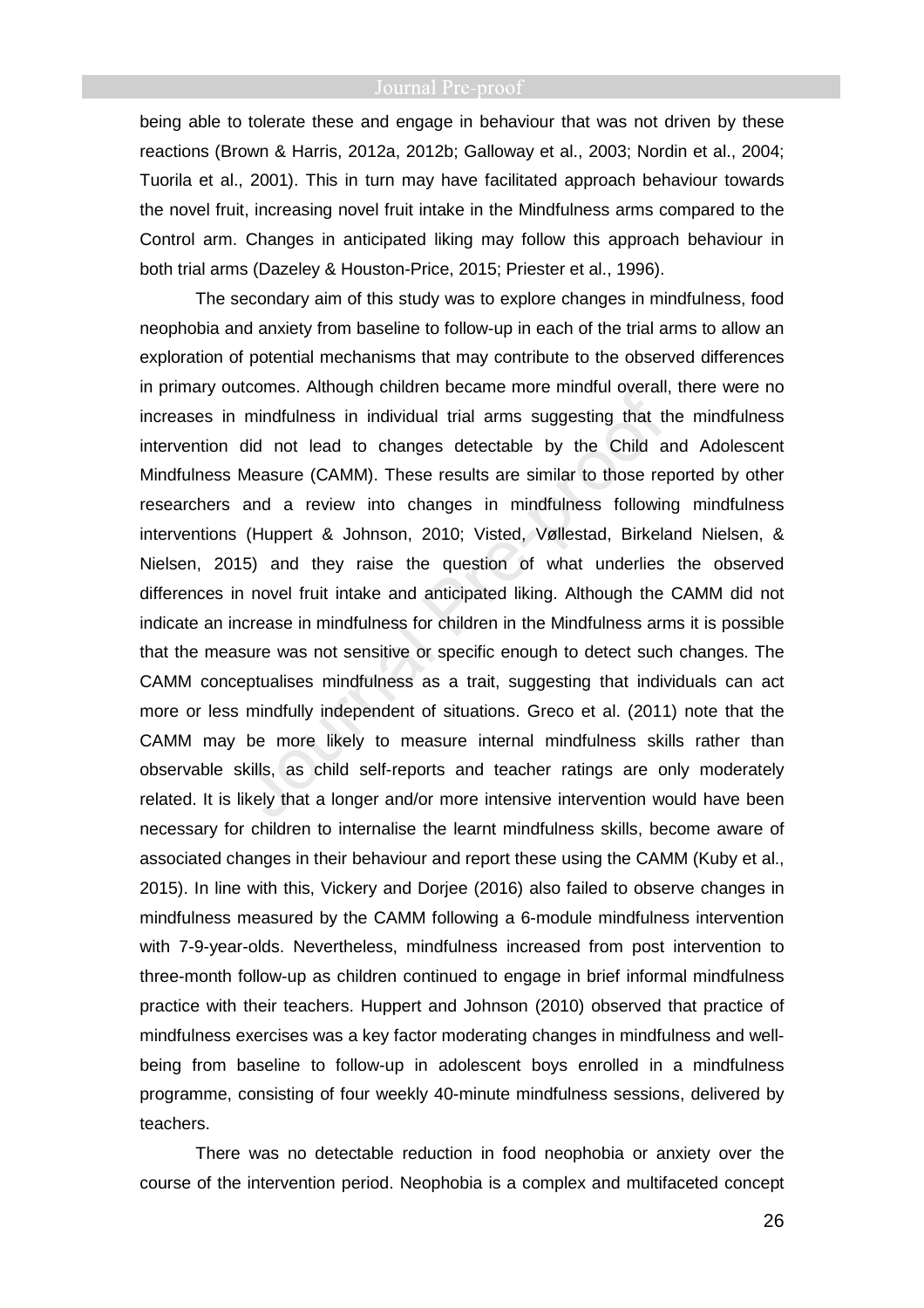and different measures of neophobia may capture different aspects of neophobia (Damsbo-Svendsen, 2017). The Food Situations Questionnaire (FSQ) explored children's willingness to try foods in different situations (Loewen & Pliner, 2000). It is possible, however, that the mindfulness exercises impacted on non-situational aspects of the novel fruit, such as sensory properties, fostering skills that allowed children to accept negative evaluations of and disgust reactions towards the novel fruit without needing to act on these (e.g. noticing the thought "that fruit smells weird" and an urge to reject it but approaching it regardless of these thoughts and urges). Finally, the lack of evident changes in anxiety may also be associated with the brief duration of the mindfulness intervention or the sensitivity and specificity of the Spence Children's Anxiety Scale.

### Limitations and Further Research

The number of children in each of the three arms was small, and the need to randomise clusters rather than individual children may have limited the power to detect changes in outcomes. A replication of the current results with larger sample is hence required.

Unfortunately, anticipated liking and novel fruit intake were measured at follow-up but not at baseline, limiting our certainty to some degree that the mindfulness exercises per se led to a change in novel fruit intake by trial arm. Analyses of differences in primary outcomes allowed controlling for baseline levels of mindfulness, neophobia and anxiety to address this. As baseline exposure to a novel fruit might have primed children to the main outcome measure, this was not included. Future research could consider alternative outcome measures such as changes in heart rate and cortisol levels to clarify whether changes in physiological reactivity to novel foods help to explain the observed effects (Feldman, Lavallee, Gildawie, & Greeson, 2016).

Children in the Control arm read food-facts, answered food-quiz questions and coloured in fruit/vegetable shapes for five minutes each day. Although this task was meant to represent a non-mindful control task, colouring activities like these may well represent mindful activities, while also exposing children to fruits and vegetables. This may also explain the small increase in mindfulness from baseline to follow-up reported by children in this trial arm. The effects of the selected mindfulness exercises on outcomes may hence have been weakened as a consequence.

Despite the cluster-randomisation process, children in the Control arm were less mindful and more anxious than children in the Mindfulness arms. The researcher was blind to the trial arm children were allocated to and children completed the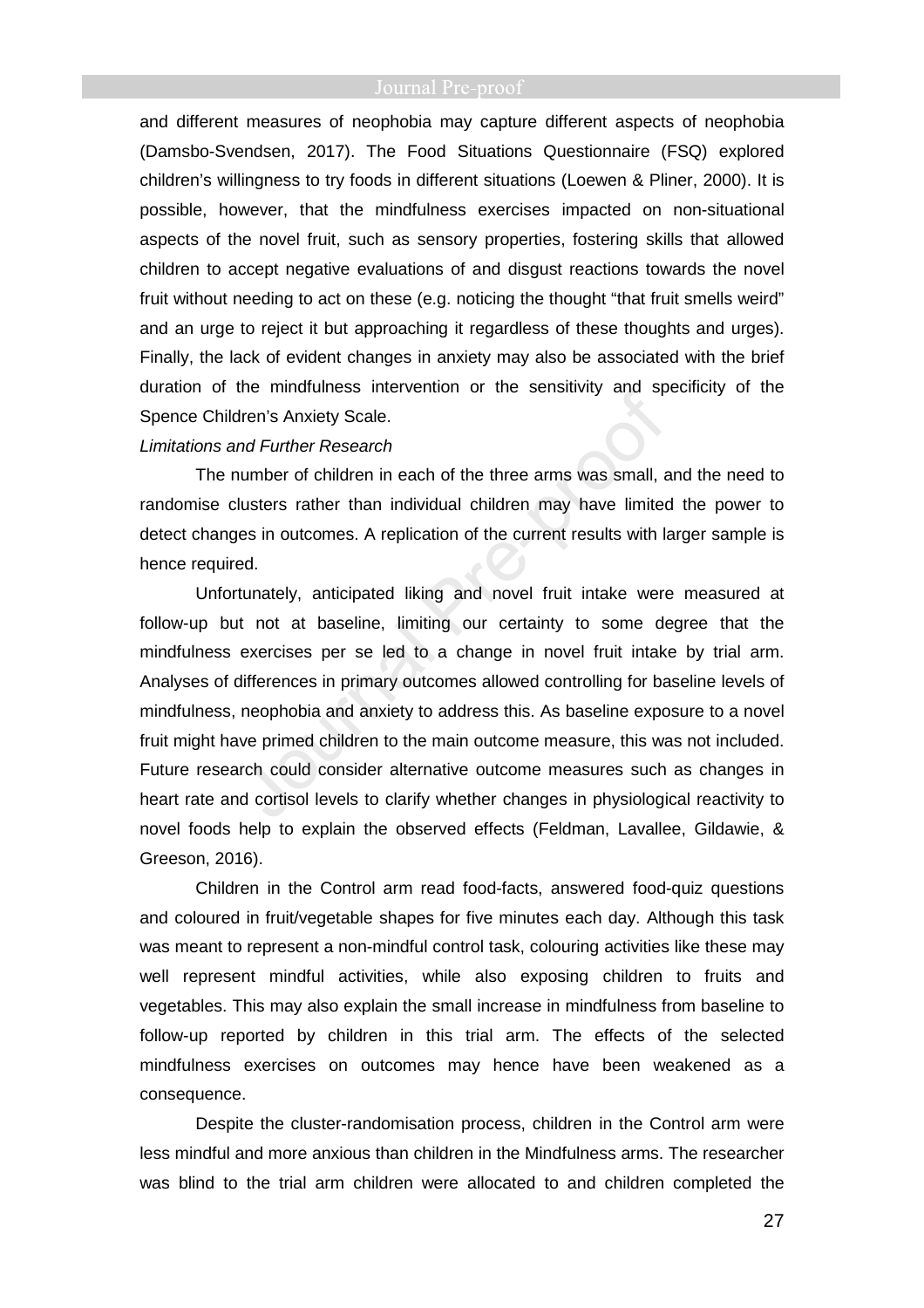questionnaires and engaged in the food testing session individually and independently of the trial arm, suggesting that neither biases in the collection of outcome data, nor the influence of peer factors can explain these differences. Further exploration of the data suggested that gender, age and cohort effects did not explain these differences, suggesting that they reflect random differences.

# **Conclusions**

This cluster-randomised controlled trial adds to the existing literature examining the effect of mindfulness interventions on improving intake of novel or disliked foods by including an active comparison control group and controlling for peer and school effects on outcomes. Additionally, this study has begun to explore factors that may explain changes in novel fruit intake and liking. Overall, the results suggest that despite the fact that engagement in mindfulness exercises does not lead to detectable changes in self-reported mindfulness, neophobia or anxiety, the mindfulness exercises are linked with greater anticipated liking (mindful raisin-eating only) and greater novel fruit intake (mindful breathing and raisin-eating), making this a promising, cost- and time-effective intervention to improve the variety and amount of fruit children consume. Further research exploring long-term effects and the possibility to generalise these findings to other food groups such as vegetables is needed.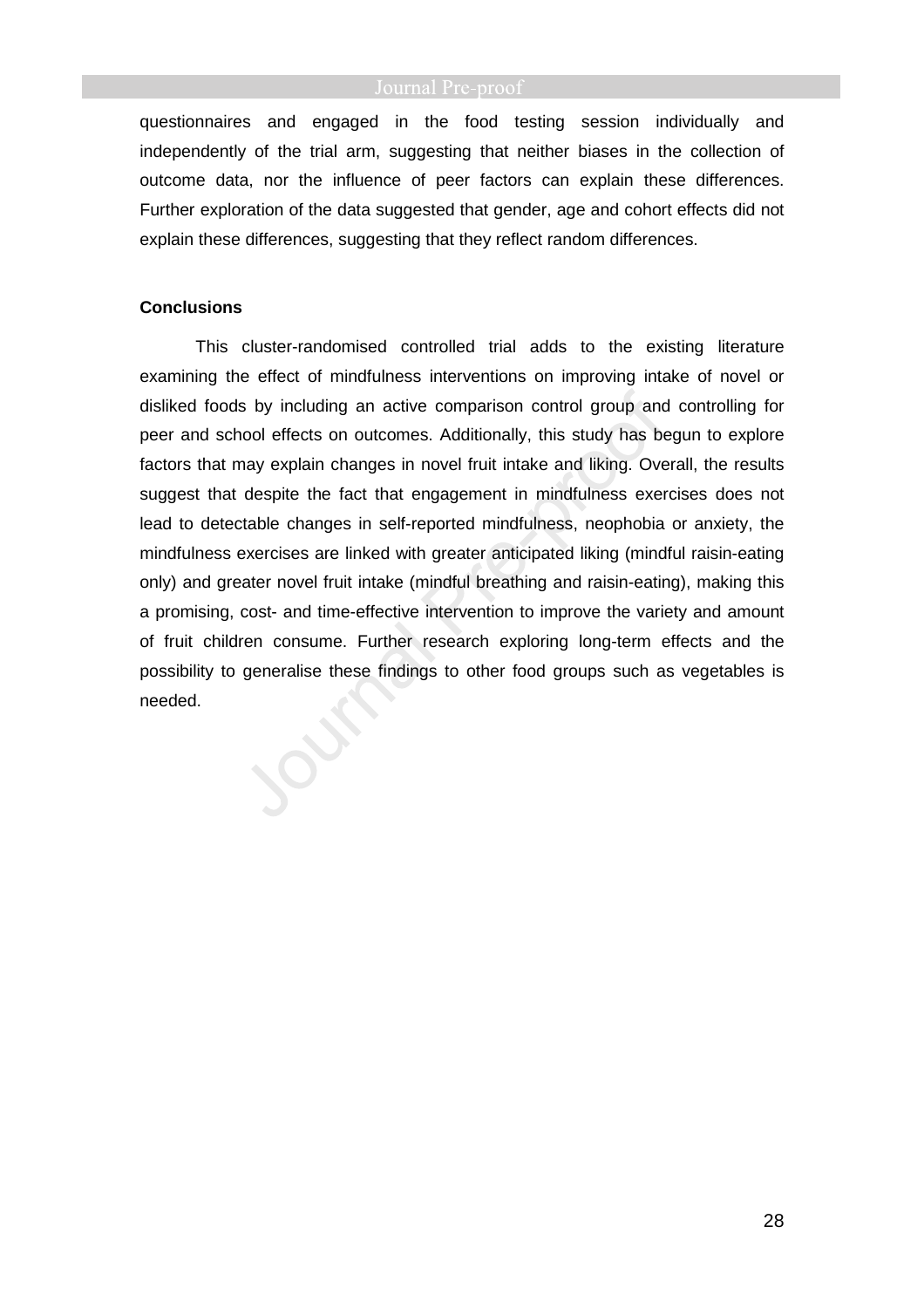### **References**

- Addessi, E., Galloway, A. T., Visalberghi, E., & Birch, L. L. (2005). Specific social influences on the acceptance of novel foods in 2–5-year-old children. Appetite, 45(3), 264-271.
- Bates, D., Mächler, M., Bolker, B., & Walker, S. (2015). Fitting linear mixedeffects models using lme4. Journal of Statistical Software, 67(1), 1-48.
- Bennett (2015). The relationship between impulsivity, weight, eating behaviour and parental feeding practices in children. Unpublished doctoral dissertation, University of Birmingham, UK.
- Bennett, C., & Blissett, J. (2014). Measuring hunger and satiety in primary school children. Validation of a new picture rating scale. Appetite, 78, 40-48.
- Blissett, J., Bennett, C., Fogel, A., Harris, G., & Higgs, S. (2016). Parental modelling and prompting effects on acceptance of a novel fruit in 2–4-yearold children are dependent on children's food responsiveness. British Journal of Nutrition, 115(03), 554-564.
- Brown, S. D., & Harris, G. (2012a). Disliked food acting as a contaminant during infancy. A disgust based motivation for rejection. Appetite, 58(2), 535-538.
- Brown, S. D., & Harris, G. (2012b). A theoretical proposal for a perceptually driven, food-based disgust that can influence food acceptance during early childhood. International Journal of Child Health and Nutrition, 1(1), 1-10.
- Cashdan, E. (1994). A sensitive period for learning about food. Human Nature, 5(3), 279-291.
- Capiola, A., & Raudenbush, B. (2012). The effects of food neophobia and food neophilia on diet and metabolic processing. Food and Nutrition Sciences, 3(10), 1397.
- Cooke, L., Wardle, J., & Gibson, E. L. (2003). Relationship between parental report of food neophobia and everyday food consumption in 2–6-yearold children. Appetite, 41(2), 205-206.
- Damsbo-Svendsen, M., Frøst, M. B., & Olsen, A. (2017). A review of instruments developed to measure food neophobia. Appetite, 113, 358- 367.
- Dazeley, P., & Houston-Price, C. (2015). Exposure to foods' non-taste sensory properties. A nursery intervention to increase children's willingness to try fruit and vegetables. Appetite, 84, 1-6.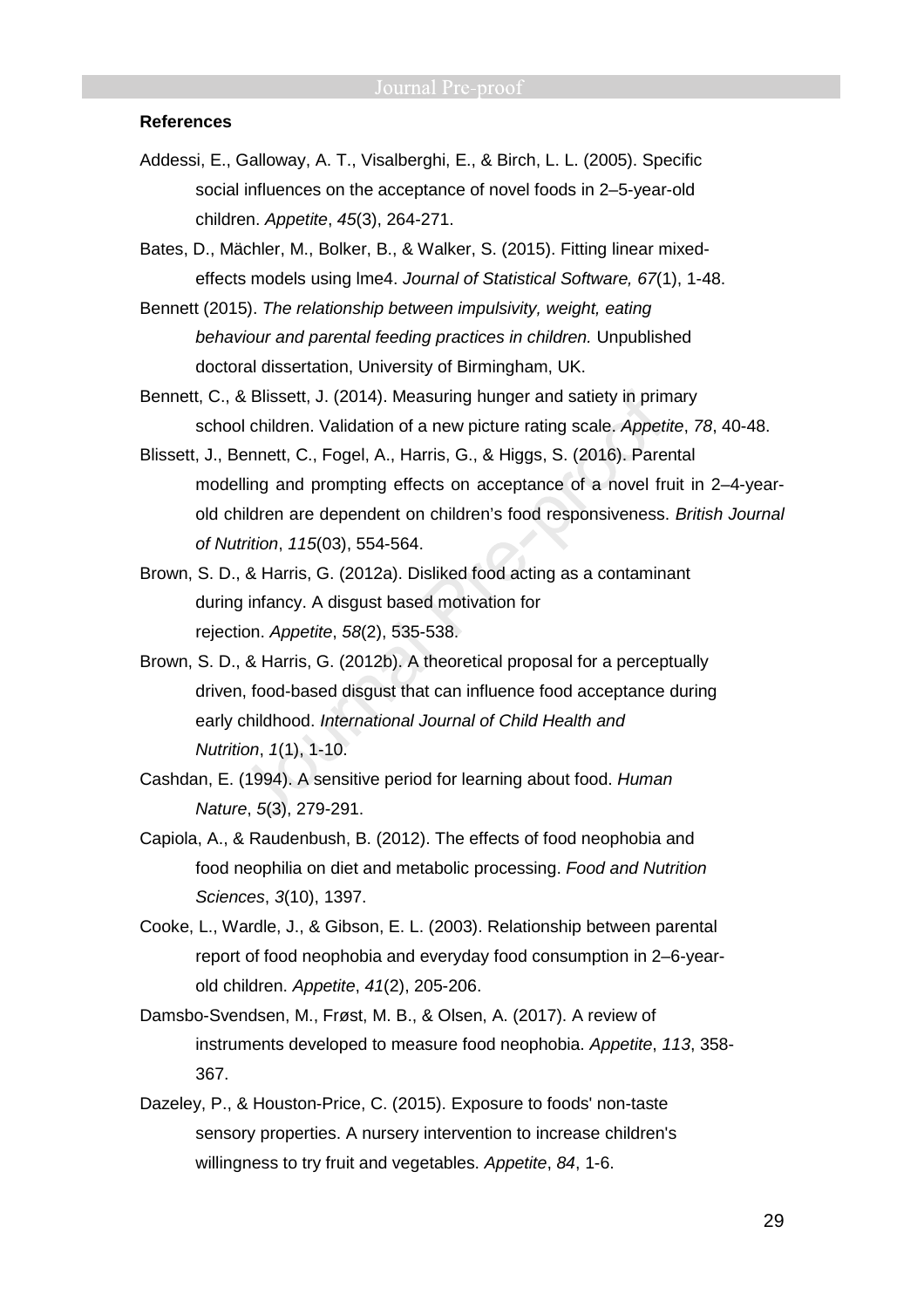- Dovey, T. M., Staples, P. A., Gibson, E. L., & Halford, J. C. (2008). Food neophobia and 'picky/fussy' eating in children: a review. Appetite, 50(2), 181-193.
- Emery, R. (2013). Mindfulness and Resilience in Secondary Students (unpublished doctoral dissertation, The Evergreen State College).
- Etherington, V., & Costello, S. (2019). Comparing Universal and Targeted Delivery of a Mindfulness-Based Program for Anxiety in Children. Journal of Psychologists and Counsellors in Schools, 29(1), 22-38.
- Falciglia, G. A., Couch, S. C., Gribble, L. S., Pabst, S. M., & Frank, R. (2000). Food neophobia in childhood affects dietary variety. Journal of the American Dietetic Association, 100(12), 1474-1481.
- Feldman, G., Lavallee, J., Gildawie, K., & Greeson, J. M. (2016). Dispositional mindfulness uncouples physiological and emotional reactivity to a laboratory stressor and emotional reactivity to executive functioning lapses in daily life. Mindfulness, 7(2), 527-541.
- Festinger, L. (1957). A theory of cognitive dissonance. Stanford: Stanford University Press.
- Field, A. (2013). Discovering statistics using IBM SPSS statistics (4<sup>th</sup> Ed.). London: Sage.
- Galloway, A. T., Lee, Y., & Birch, L. L. (2003). Predictors and consequences of food neophobia and pickiness in young girls. Journal of the American Dietetic Association, 103(6), 692-698.
- Godfrey, K. M., Gallo, L. C., & Afari, N. (2015). Mindfulness-based interventions for binge eating: a systematic review and meta-analysis. Journal of Behavioral Medicine, 38(2), 348-362.
- Greco, L. A., Baer, R. A., & Smith, G. T. (2011). Assessing mindfulness in children and adolescents: development and validation of the Child and Adolescent Mindfulness Measure (CAMM). Psychological Assessment, 23(3), 606-614.
- Hendy, H. M., & Raudenbush, B. (2000). Effectiveness of teacher modeling to encourage food acceptance in preschool children. Appetite, 34(1), 61-76.
- Hong, P. Y., Hanson, M. D., Lishner, D. A., Kelso, S. L., & Steinert, S. W. (2018). A Field Experiment Examining Mindfulness on Eating Enjoyment and Behavior in Children. Mindfulness, 1-9.
- Hong, P. Y., Lishner, D. A., & Han, K. H. (2014). Mindfulness and eating: An experiment examining the effect of mindful raisin eating on the enjoyment of sampled food. Mindfulness, 5(1), 80-87.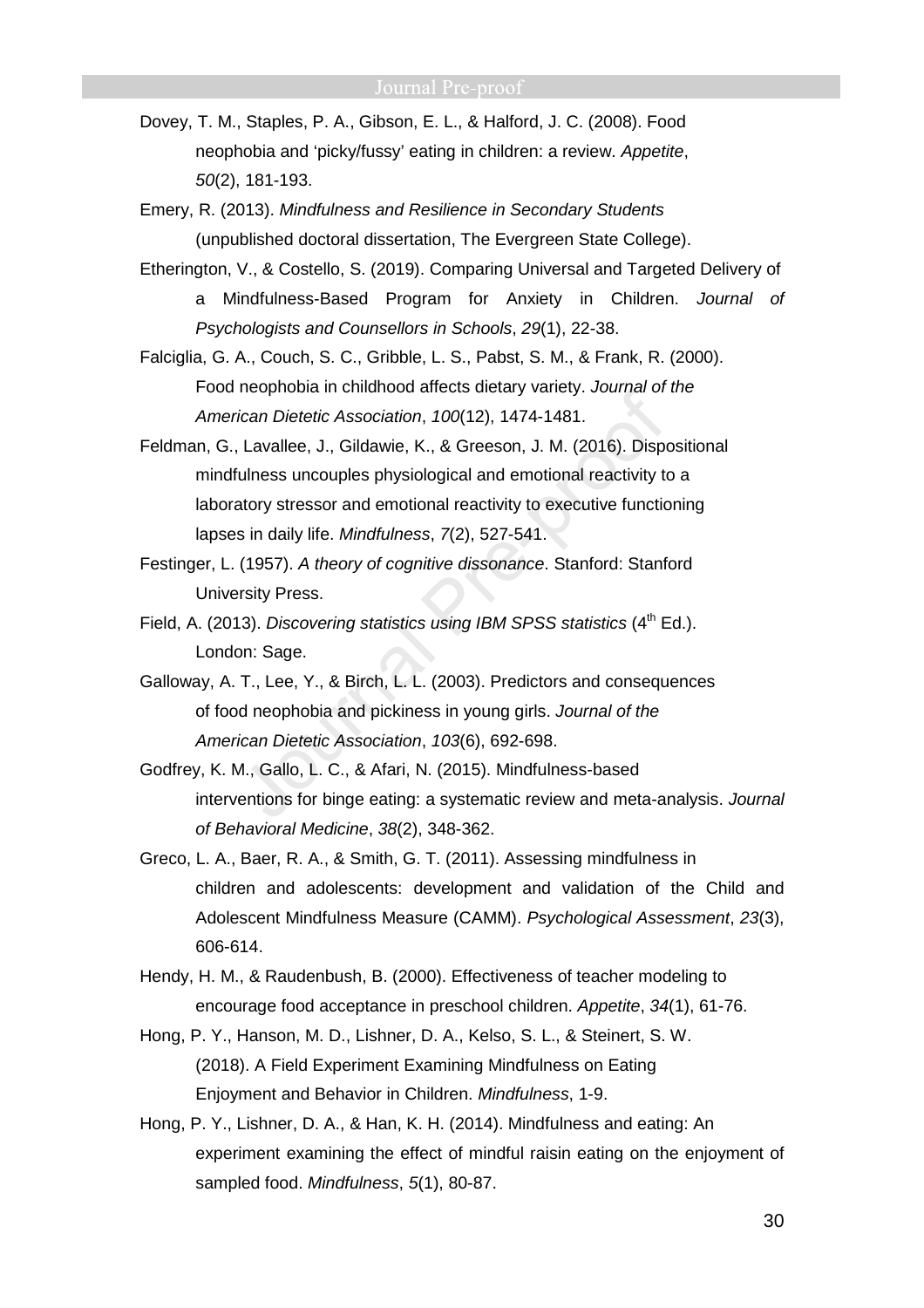- Hong, P. Y., Lishner, D. A., Han, K. H., & Huss, E. A. (2011). The positive impact of mindful eating on expectations of food liking. Mindfulness, 2(2), 103-113.
- Huppert, F. A., & Johnson, D. M. (2010). A controlled trial of mindfulness training in schools: The importance of practice for an impact on wellbeing. The Journal of Positive Psychology,5(4), 264-274.
- Jaeger, S. R., Rasmussen, M. A., & Prescott, J. (2017). Relationships between food neophobia and food intake and preferences: Findings from a sample of New Zealand adults. Appetite, 116, 410-422.
- Kabat-Zinn, J. (2005). Coming to our senses: Healing ourselves and the world through mindfulness. London: Hachette.
- Katterman, S. N., Kleinman, B. M., Hood, M. M., Nackers, L. M., & Corsica, J. A. (2014). Mindfulness meditation as an intervention for binge eating, emotional eating, and weight loss: A systematic review. Eating Behaviors, 15(2), 197-204.
- Kennedy, A. E., Whiting, S. W., & Dixon, M. R. (2014). Improving novel food choices in preschool children using acceptance and commitment therapy. Journal of Contextual Behavioral Science, 3(4), 228-235.
- Kuby, A. K., McLean, N., & Allen, K. (2015). Validation of the Child and Adolescent Mindfulness Measure (CAMM) with Non-Clinical Adolescents. Mindfulness, 6(6), 1448-1455.
- Lafraire, J., Rioux, C., Giboreau, A., & Picard, D. (2016). Food rejections in children: Cognitive and social/environmental factors involved in food neophobia and picky/fussy eating behavior. Appetite, 96, 347-357.
- Loewen, R., & Pliner, P. (2000). The food situations questionnaire: a measure of children's willingness to try novel foods in stimulating and non-stimulating situations. Appetite, 35(3), 239-250.
- MacNicol, S. A., Murray, S. M., & Austin, E. J. (2003). Relationships between personality, attitudes and dietary behaviour in a group of Scottish adolescents. Personality and Individual Differences, 35(8), 1753-1764.
- Maratos, F. A., & Staples, P. (2015). Attentional biases towards familiar and unfamiliar foods in children. The role of food neophobia. Appetite, 91, 220- 225.
- McFarlane, T., & Pliner, P. (1997). Increasing willingness to taste novel foods: effects of nutrition and taste information. Appetite, 28(3), 227-238.
- Mustonen, S., Oerlemans, P., & Tuorila, H. (2012). Familiarity with and affective responses to foods in 8–11-year-old children. The role of food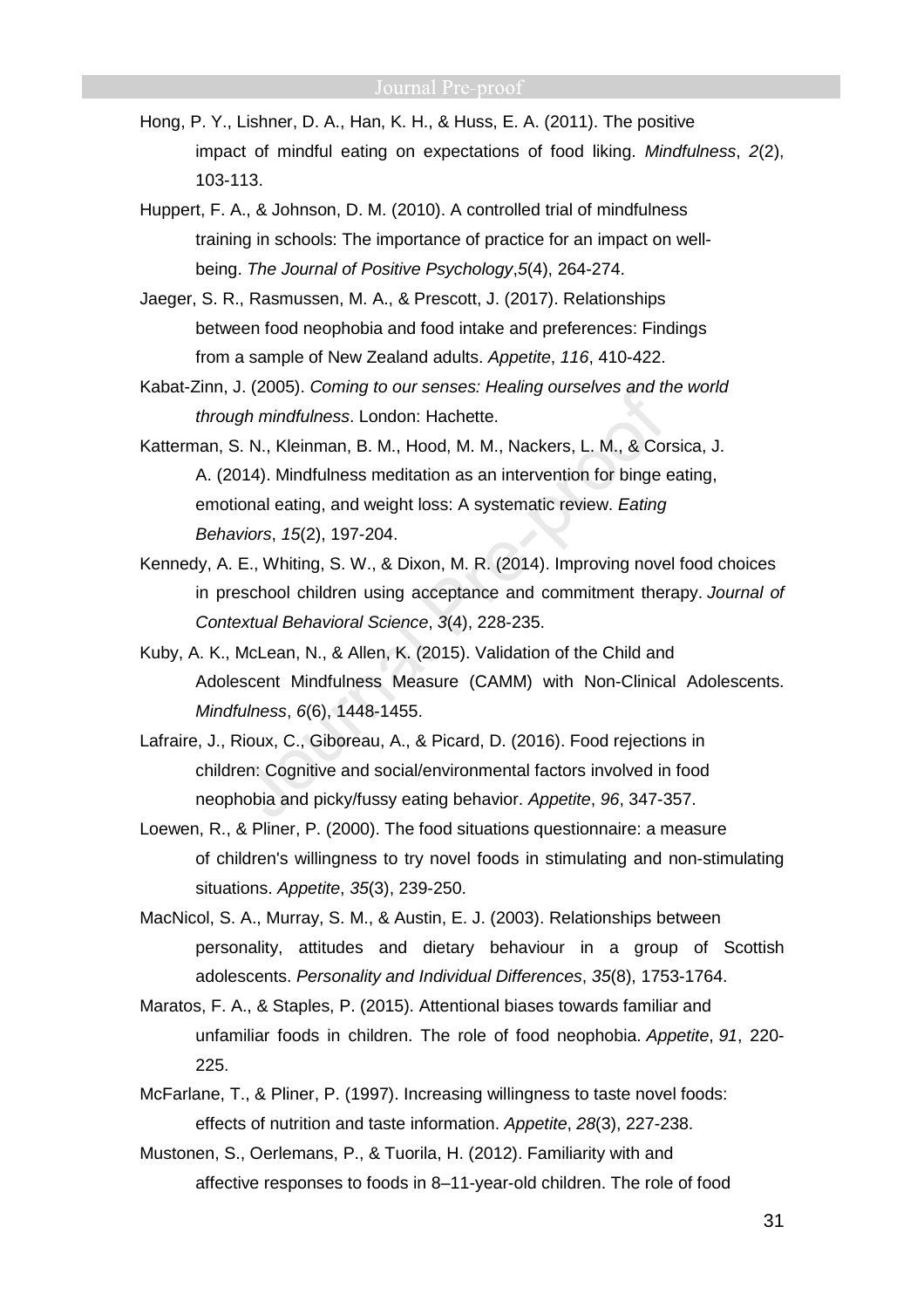neophobia and parental education. Appetite, 58(3), 777-780.

- Mustonen, S., & Tuorila, H. (2010). Sensory education decreases food neophobia score and encourages trying unfamiliar foods in 8–12-year-old children. Food Quality and Preference, 21(4), 353-360.
- Nadler, R., Cordy, M., Stengel, J., Segal, Z. V., & Hayden, E. P. (2017). A brief mindfulness practice increases self-reported calmness in young children: A pilot study. Mindfulness, 8(4), 1088-1095.
- Nederkoorn, C., Theiβen, J., Tummers, M., & Roefs, A. (2018). Taste the feeling or feel the tasting: Tactile exposure to food texture promotes food acceptance. Appetite, 120, 297-301.
- Nicklaus, S., Boggio, V., Chabanet, C., & Issanchou, S. (2005). A prospective study of food variety seeking in childhood, adolescence and early adult life. Appetite, 44(3), 289-297.
- Nordin, S., Broman, D. A., Garvill, J., & Nyroos, M. (2004). Gender differences in factors affecting rejection of food in healthy young Swedish adults. Appetite, 43(3), 295-301.
- Pliner, P., & Hobden, K. (1992). Development of a scale to measure the trait of food neophobia in humans. Appetite, 19(2), 105-120.
- Pliner, P., Pelchat, M., & Grabski, M. (1993). Reduction of neophobia in humans by exposure to novel foods. Appetite,20(2), 111-123.
- Priester, J. R., Cacioppo, J. T., & Petty, R. E. (1996). The influence of motor processes on attitudes toward novel versus familiar semantic stimuli. Personality and Social Psychology Bulletin, 22(5), 442-447.
- Raftery, A. E. (1995). Bayesian Model Selection in Social Research. Sociological Methodology, 25, 111-163.
- Raudenbush, B., & Capiola, A. (2012). Physiological responses of food neophobics and food neophilics to food and non-food stimuli. Appetite, 58(3), 1106-1108.
- Roemer, L., Williston, S. K., & Rollins, L. G. (2015). Mindfulness and emotion regulation. Current Opinion in Psychology, 3, 52-57.
- Siegrist, M., Hartmann, C., & Keller, C. (2013). Antecedents of food neophobia and its association with eating behavior and food choices. Food Quality and Preference, 30(2), 293-298.
- Skinner, J. D., Carruth, B. R., Bounds, W., & Ziegler, P. J. (2002). Children's food preferences: a longitudinal analysis. Journal of the American Dietetic Association, 102(11), 1638-1647.